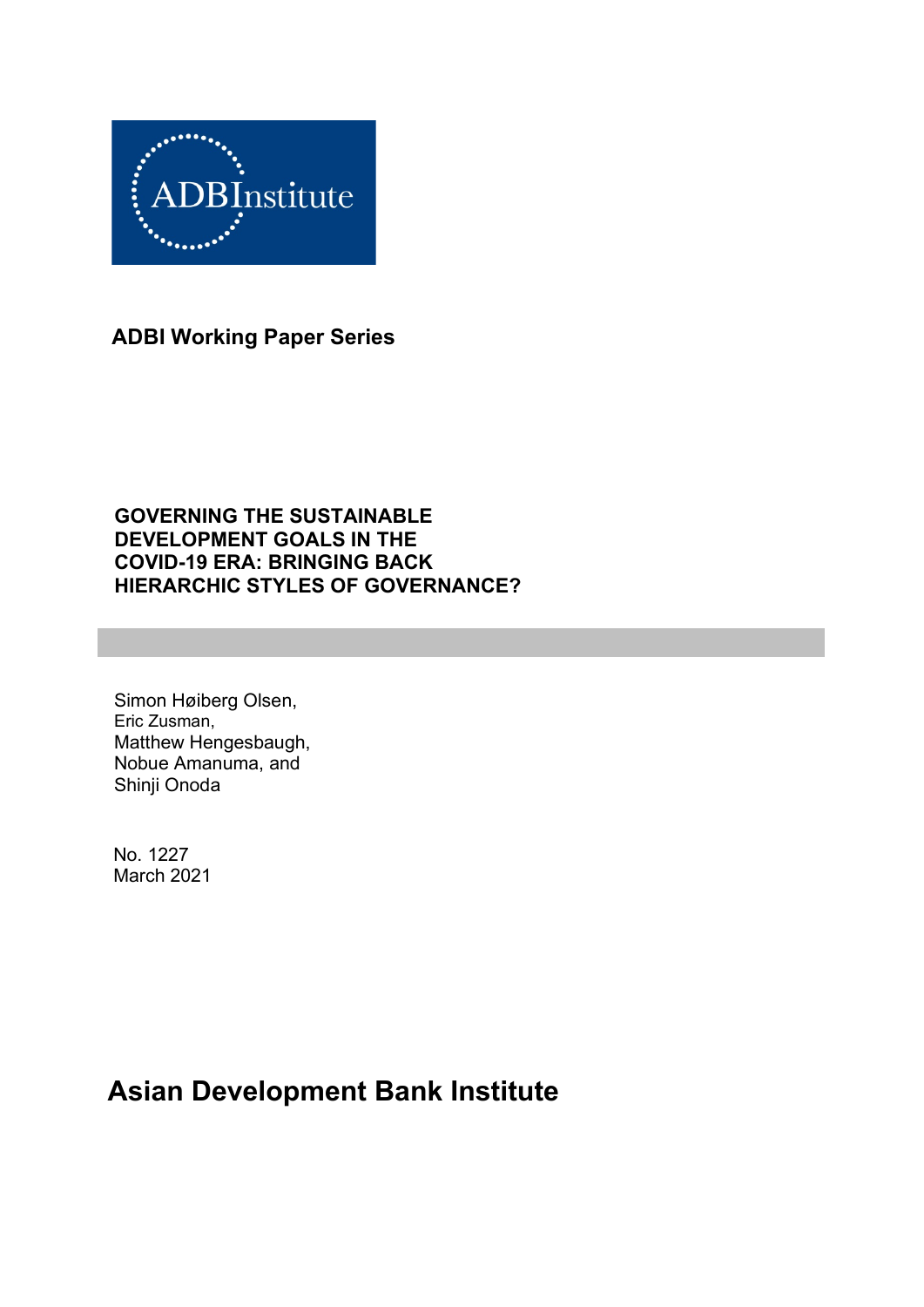Simon Høiberg Olsen is a Research Manager, Eric Zusman is Research Director, Matthew Hengesbaugh and Shinji Onoda are Policy Researchers, and Nobue Amanuma is a Senior Researcher, all at the Institute for Global Environmental Strategies, Kanagawa, Japan.

The views expressed in this paper are the views of the author and do not necessarily reflect the views or policies of ADBI, ADB, its Board of Directors, or the governments they represent. ADBI does not guarantee the accuracy of the data included in this paper and accepts no responsibility for any consequences of their use. Terminology used may not necessarily be consistent with ADB official terms.

Working papers are subject to formal revision and correction before they are finalized and considered published.

The Working Paper series is a continuation of the formerly named Discussion Paper series; the numbering of the papers continued without interruption or change. ADBI's working papers reflect initial ideas on a topic and are posted online for discussion. Some working papers may develop into other forms of publication.

Suggested citation:

Olsen, S. H., E. Zusman, M. Hengesbaugh, N. Amanuma, and S. Onoda. 2021. Governing the Sustainable Development Goals in the COVID-19 Era: Bringing Back Hierarchic Styles of Governance?. ADBI Working Paper 1227. Tokyo: Asian Development Bank Institute. Available: https://www.adb.org/publications/governing-sustainable-development-goals-covid-19-era

Please contact the authors for information about this paper.

Email: olsen@iges.or.jp, zusman@iges.or.jp, hengesbaugh@iges.or.jp, amanuma@iges.or.jp, onoda@iges.or.jp

Asian Development Bank Institute Kasumigaseki Building, 8th Floor 3-2-5 Kasumigaseki, Chiyoda-ku Tokyo 100-6008, Japan

Tel: +81-3-3593-5500 Fax: +81-3-3593-5571 URL: www.adbi.org E-mail: info@adbi.org

© 2021 Asian Development Bank Institute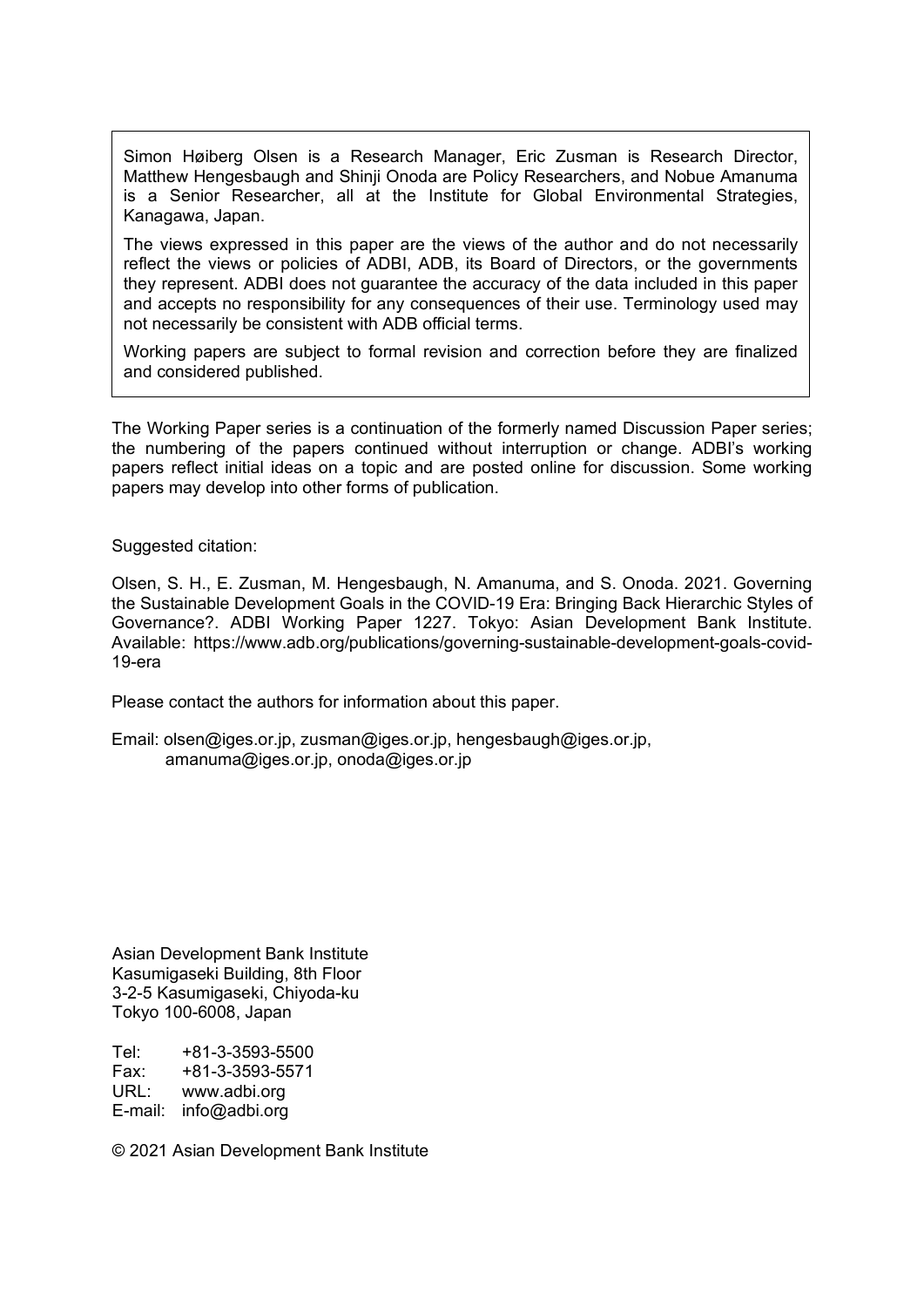#### **Abstract**

Adopted in 2015, the 2030 Agenda for Sustainable Development and its 17 Sustainable Development Goals (SDGs) were intended to motivate governments and the international community to address the world's most pressing social and environmental challenges. However, most countries are not on pace to achieve the SDGs. The economic and human toll of the COVID-19 pandemic stands to further delay action beyond the SDGs' 2030 target date. Yet, viewed from another perspective, COVID-19 offers an opportunity to improve the governance of, and accelerate progress in, the SDGs. This paper builds upon well-established work on meta-governance to determine what changes in governance could be needed for such an outcome to materialize. More specifically, the paper employs a text analysis of keywords related to hierarchic, market, and network governance styles in high-profile SDG plans from Denmark, Japan, and Viet Nam. The text analysis demonstrates that all three countries potentially rely too heavily on market-oriented governance styles. The paper then contrasts the governance for the SDGs with a qualitative review of more hierarchic styles of governance outlined in the three countries' COVID-19 programs. The paper closes by discussing whether crises such as COVID-19 can lead to more balanced modes of governance to strengthen the political momentum on the SDGs.

**Keywords:** governance, sustainable development goals, SDGs

**JEL Classification:** O, Y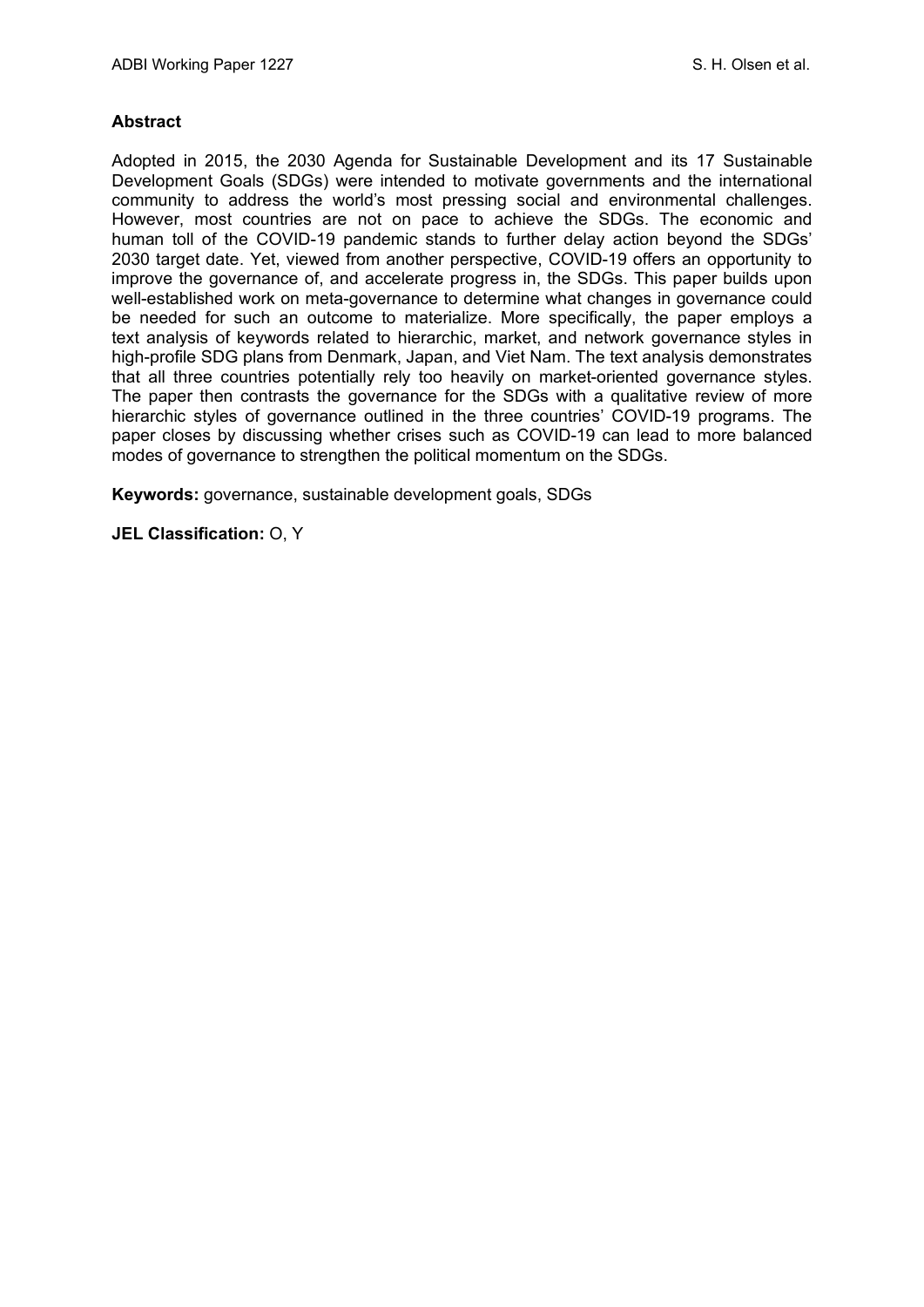# **Contents**

| 1 <sub>1</sub> |                   |                                                                    |  |
|----------------|-------------------|--------------------------------------------------------------------|--|
| 2.             |                   |                                                                    |  |
| 3.             |                   |                                                                    |  |
|                | 3.1<br>3.2<br>3.3 | Evaluating Governance Styles in SDG Plans and COVID-19 Strategies5 |  |
| 4.             |                   |                                                                    |  |
|                | 4.1               |                                                                    |  |
| 5.             |                   |                                                                    |  |
|                | 5.1               |                                                                    |  |
| 6.             |                   |                                                                    |  |
|                | 6.1               |                                                                    |  |
| 7 <sub>1</sub> |                   |                                                                    |  |
| 8.             |                   | CONCLUSION: BRINGING GOVERNMENTS BACK INTO GOVERNANCE15            |  |
|                |                   |                                                                    |  |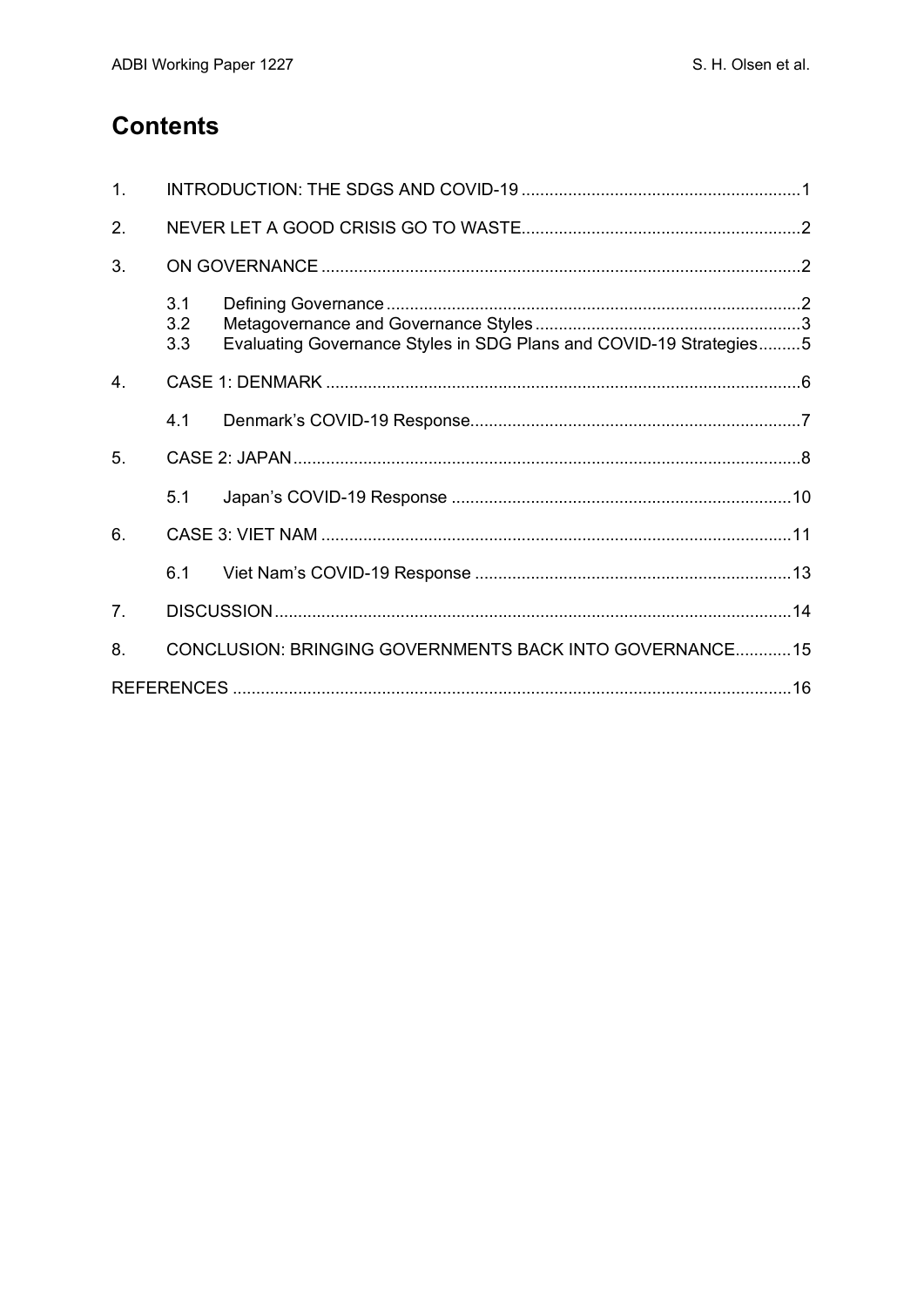# <span id="page-4-0"></span>**1. INTRODUCTION: THE SDGS AND COVID-19**

In 2015, the international community agreed on 17 Sustainable Development Goals (SDGs) as the centerpiece of the 2030 Agenda for Sustainable Development. At the time of this agreement, aspirations ran high that the SDGs would help steer countries down more sustainable development paths. Yet, country performance in the SDGs has not lived up to these expectations. This unfortunate reality is illustrated by reports showing that the majority of countries are making insufficient progress in the SDGs (Bertelsmann Stiftung and Sustainable Development Solutions Network 2018, 2019). It is further demonstrated by models that indicate that at the current rate the global community may achieve the goals by 2073, 43 years later than envisioned originally (Thorne 2020).

Even more troubling than the messages from the above assessments is their timing. The above claims of slow progress were made *prior* to COVID-19, and a real possibility exists that the pandemic will hamper even modest strides on the SDGs. There is also evidence that this might indeed already be happening. For example, COVID-19 has reversed steady declines in global poverty for the first time in three decades (United Nations 2020) and precipitated the "deepest recession since World War II" (World Bank 2020). Add in a global loss of up to 400 million jobs as well as an estimated drop in average income of 10.7% in the first three quarters of 2020 (relative to 2019) and the prospects for a truly sustainable world appear to be further out of reach (International Labour Organization 2020).

It is clear that the pandemic risks a global backtracking of prosperity and quality of life, reducing the prospects of achieving the SDGs. However, there are also audible and optimistic voices that recognize that opportunities may lie in crisis (Duek and Fliss 2020). More specifically, COVID-19 (and its attendant impacts on multiple development dimensions) is creating a window of opportunity through which it may be feasible to transform "business as usual" and place countries on more sustainable development courses. There are many factors that will have to come together if this transformation is to materialize, including increased funding and attitudinal shifts. This paper will nonetheless focus on one particularly important driver of change, namely governance styles.

To sharpen the focus on governance, the paper concentrates on "metagovernance" (Meuleman 2018), and distinguishes between hierarchic, market, and network styles of governance. It then uses a quantitative text analysis to illustrate the relative dominance of market-oriented forms of governance in Denmark, Japan, and Viet Nam's approach to the SDGs. While this reliance on market rationalities may have motivated companies to invest in innovation and technologies, it has arguably had limited impacts on the environment and other progressive needs under the SDGs. The paper argues that COVID-19 responses and stimulus packages offer an opportunity for governments to reassert authority that they may have unwittingly abandoned. This reclamation of authority may be necessary to accelerate action in the sustainable development agenda and build resilience to COVID-like crises.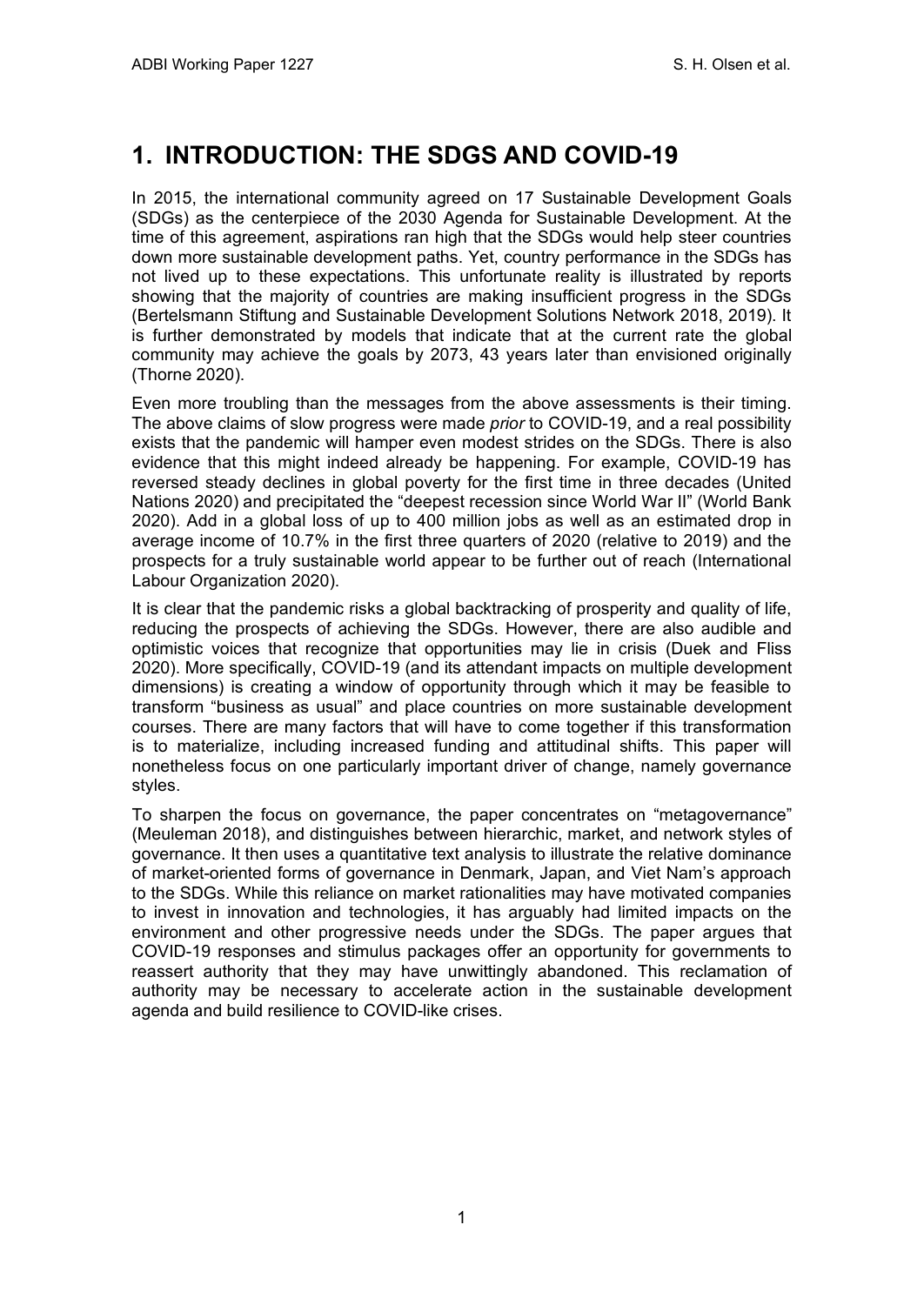# <span id="page-5-0"></span>**2. NEVER LET A GOOD CRISIS GO TO WASTE**

The Nobel laureate Paul Romer is credited with observing that "a crisis is a terrible thing to waste." The sentiment implied in Romer's observation is that big changes can be difficult in periods of relative calm and normalcy. Further, during these "normal" periods a set of interlocking technical, social, financial, and institutional constraints work together to preserve the status quo. Even more challenging is the fact that, while these constraints may be relatively stable, they are not static; they often move with well-placed actors and vested interests, and thus evolve with those who benefit from retaining the current state of affairs. Collectively this set of reinforcing barriers and supportive benefactors lock in unsustainable development patterns and preclude alternative development paths (Frantzeskaki and Loorbach 2007; Safarzyńska and van den Bergh 2010; Sandén and Azar 2015).

Another sentiment implied in Romer's claim is that governments need not be locked into this unsustainable course. Systemic shocks can serve as a momentum-breaking factor that can help bring about big and potentially long-lasting changes. These shocks refer to frequently unexpected, one-off occurrences that can break down barriers and weaken interests, preventing wide-ranging reforms (Cowan and Hultén 1996; Hughes et al. 2013; Kinzig et al. 2006; March and Olsen 1989). Such jolts can take the form of natural disasters (the 2011 Fukushima triple disaster), financial crises (the 2007 Lehman banking crisis), landmark events (the 2008 Beijing Olympics), and pandemics like COVID-19. Such windows of opportunity, however, are themselves not permanent. Taking advantage of that opportunity depends on many factors that can help keep these windows open, including *governance*.

# <span id="page-5-1"></span>**3. ON GOVERNANCE**

## <span id="page-5-2"></span>**3.1 Defining Governance**

While the term "governance" has a long lineage, it has become increasingly common for the development community to underline its role in development over the past three decades. The heightened recognition of the importance of governance has not led to a consensus on the term's definition. Some definitions suggest governance refers to "the manner in which power is exercised in the management of a country's economic and social resources for development" (World Bank 1993). Others note that governance is about the way in which governments make a "purposeful effort to guide, steer, control, or manage (sectors or facets of) societies" (Kooiman 2003 p. 2). This government or state-centered perspective is also evident in claims that governance "centres on the institutions and actions of the [sovereign] state" (Jordan 2008 p. 5).

In the case of sustainable development generally and the SDGs specifically, many have carried forward this state-centered perspective by focusing on institutional structures that shape how policies are formulated and implemented. In this view, there is often an emphasis placed on coordination and integration across different sectoral agencies and multiple levels of decision-making. At the core of this view is the sense that the sustainable development agenda requires an integrated and holistic perspective to move forward. Hence, the frequently siloed and segmented structures of institutions can frustrate attempts to craft policies and allocate the resources that are consistent with sustainability principles. What is needed to adopt policies consistent with these principles is a whole-of-government approach (Amanuma et al. 2018).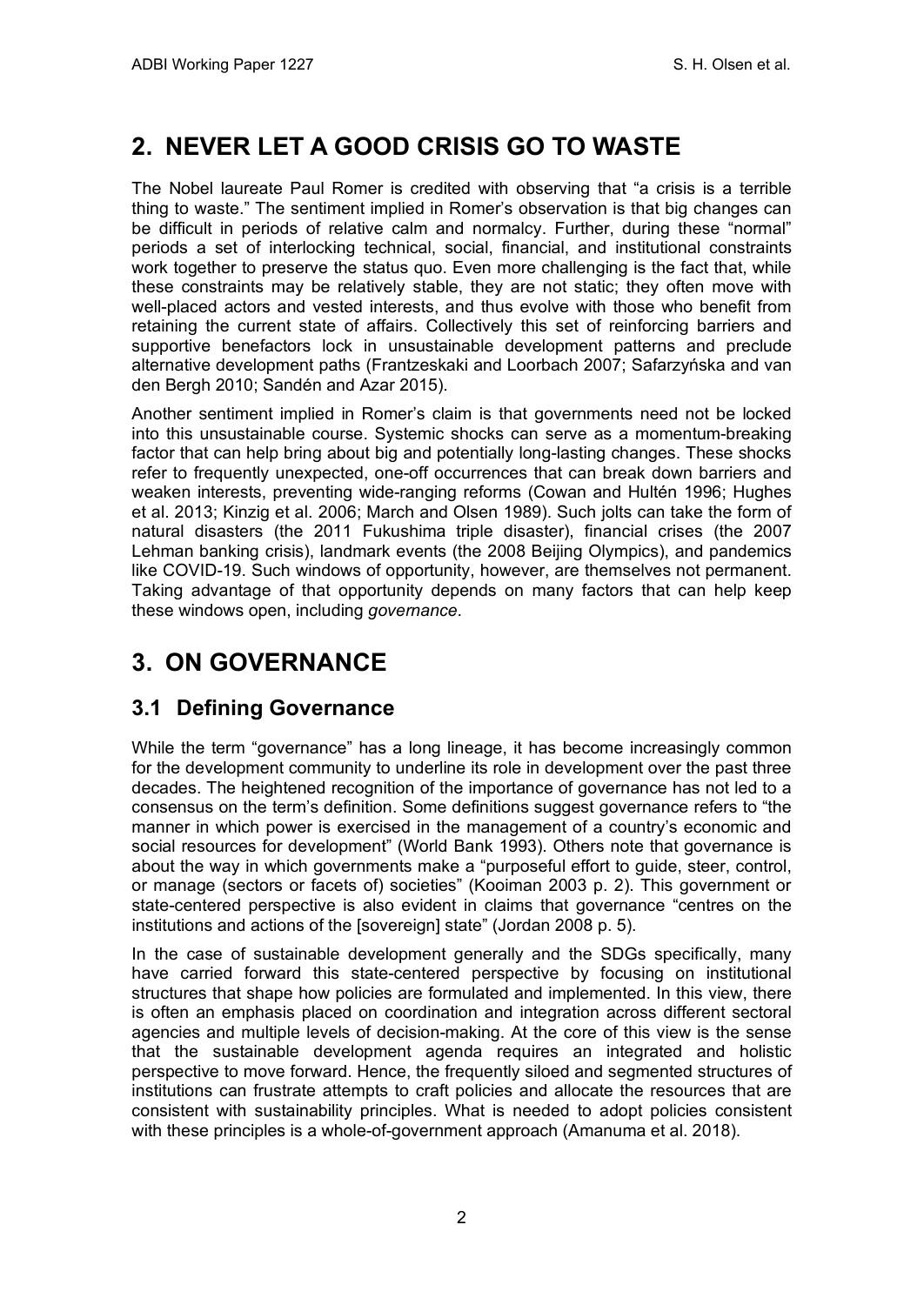While this state-centered view still features prominently in work on the SDGs, a recent and fruitful avenue of inquiry has observed that governance of and for sustainable development has increasingly involved other nonstate initiatives and institutions. This more expansive vantage point holds that governance refers to "…the totality of interactions, in which government, other public bodies, private sector and civil society participate, aiming at solving societal problems or creating societal opportunities" (Meuleman 2008 p. 11). This broader perspective has implications for the way that governments and other actors work to achieve societal goals. Olsen et al. (2015), for instance, distinguish between *compliance* and *collaborative* forms of governance and argue that voluntary forms of governance arrangements have increased compared to binding ones. The shift toward these more voluntary forms is evident in the differences in the governance approaches in the outcomes and instruments that have emerged from the Rio Earth Summit in 1992, the UNFCCC, and the more recent SDGs (Olsen et al. 2015).

The trend to look more at governance beyond government is reflected in a similar shift from government action to partnerships, markets, networks, and coalitions of diverse assortments of actors. A similar change is mirrored in the trend towards "reinventing" government and privatization of public goods that much of the world has witnessed in the last few decades since the Washington Consensus and the Thatcher and Reagan years in the 1980s. One way of observing and analyzing trends in governance styles involves using a framework based on metagovernance.

## <span id="page-6-0"></span>**3.2 Metagovernance and Governance Styles**

Work on metagovernance distinguishes between three styles of governance: **hierarchic**, **market**, and **network** (Kooiman 2003; Meuleman and Niestroy 2015). A brief description of the main features of these three styles follows:

- 1. The **hierarchical** style of governance draws upon a state-centered approach and often involves government taking action in a top-down manner (Pahl-wostl 2019). This style frequently places a premium on government-led planning and interventionism in markets to address market failures.
- 2. The **market** style of governance tends to be nonbinding and voluntary. It takes a more decentralized, hands-off approach to problem solving and public management; steering is achieved by using market-based motivations to induce change such as prices, competition, and economic incentives (Thompson 2003).
- 3. The **network** style of governance relies on flat organizational structures and networks to coordinate activities as well as benchmarking to motivate progress across a diversity of actors, especially civil society and nongovernmental organizations (Treib et al. 2007).

The above definitions do not fit into watertight categories. There are some similarities between them. Moreover, in practice, different countries often employ hybrid forms, borrowing elements of the three types (Meuleman 2008). Despite the fact that these categories often blur at their boundaries and mix in practice, the metagovernance framework offers a relatively comprehensive framework for classifying modes of governance. In fact, recent work from Meuleman (Meuleman 2008; Meuleman 2018; Meuleman and Niestroy 2015) points to more than 50 dimensions across which these approaches vary. For the purposes of this paper, however, the key characteristics in Table 1 can help illustrate the differences.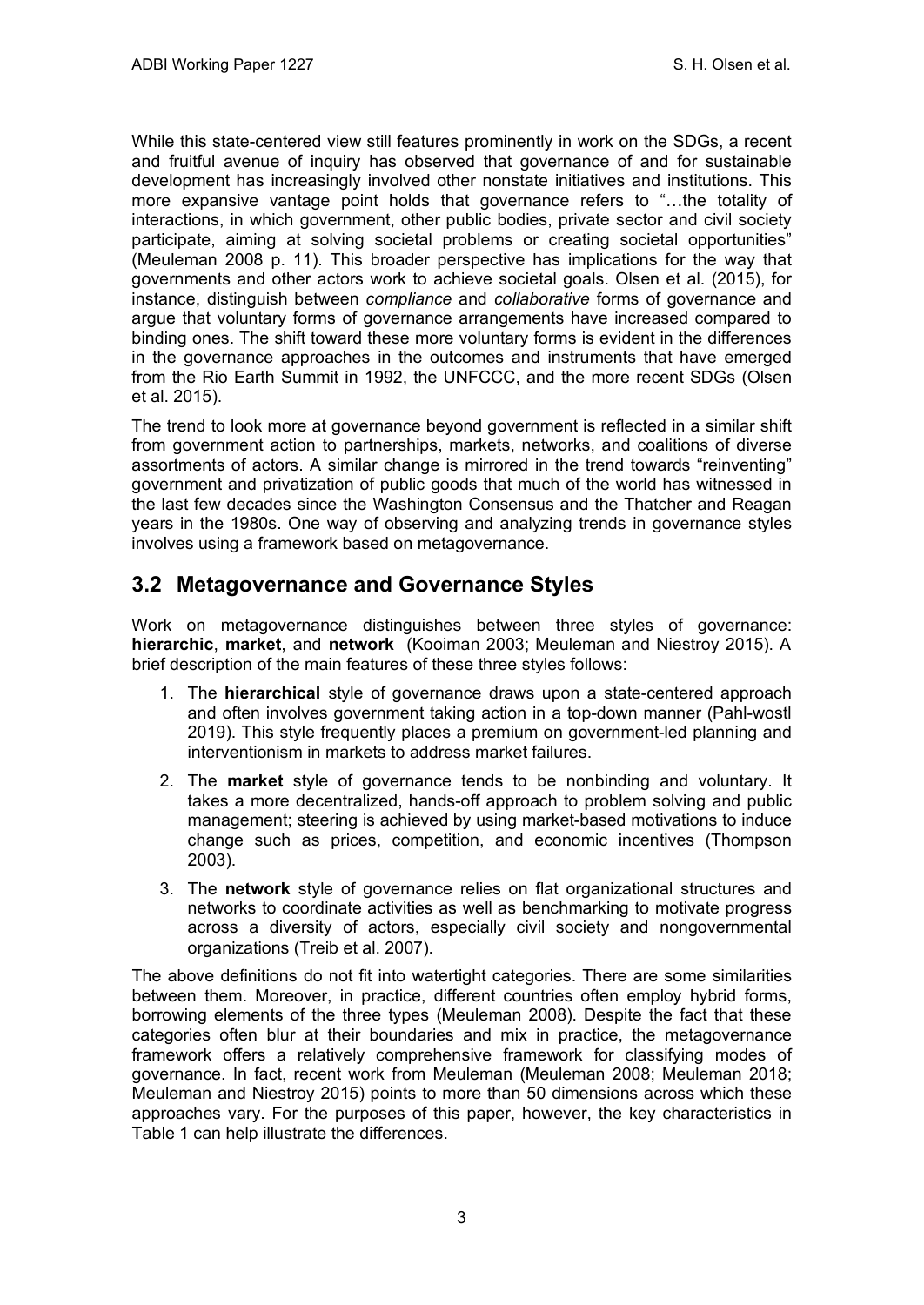| Governance Style/<br><b>Characteristic</b> | <b>Hierarchic</b>                                                                    | <b>Market</b>                                                                                  | <b>Network</b>                                                                       |  |
|--------------------------------------------|--------------------------------------------------------------------------------------|------------------------------------------------------------------------------------------------|--------------------------------------------------------------------------------------|--|
| Underlying<br>rationale                    | State provides laws and<br>regulations that<br>SDGs/COVID relief are<br>implemented. | Market forces help bring<br>together businesses to<br>implement the<br>SDGs/COVID relief cost- | Solutions to the<br>SDGs/COVID relief are<br>identified through<br>consultations and |  |
|                                            | • The state chooses<br>for citizens.                                                 | effectively.                                                                                   | participation with a diverse                                                         |  |
|                                            |                                                                                      | • The individual chooses<br>for her-/himself.                                                  | set of groups and<br>individuals.                                                    |  |
|                                            |                                                                                      |                                                                                                | • People choose based<br>on consensus.                                               |  |
| Key actor(s)                               | Government                                                                           | Corporations, individuals                                                                      | Nonstate (NGO),<br>communities                                                       |  |
| Means for<br>achieving results             | Compliance,<br>mandatory, binding                                                    | Competition, profit, self-<br>interest, productivity,<br>efficiency                            | Consensus, negotiated,<br>voluntary                                                  |  |
| Policy tools and<br>instruments            | Law, regulation, ban,<br>fine, directive, penalty,<br>fee, sanction                  | Trading schemes, credit,<br>tax, incentive, promote,<br>award                                  | Consultation, participation,<br>co-creation, networks,<br>stakeholder engagement     |  |

#### **Table 1: Governance Styles and Characteristics**

Note: Adapted from Hartley 2005; Jordan 2008; Kooiman 2003; Meuleman 2008, 2015; Pahl-Wostl 2019.

In the era of the SDGs, market and network types of governance have become more common. To some extent, this stands to reason: The 2030 Agenda on Sustainable Development was agreed during a period when neoliberalism and advanced liberalism had gained currency in relevant policy circles. The rising popularity of markets and flatter modes of management have also influenced approaches to sustainable development(Kumi et al. 2014; Raco 2005; Reid 2014). For example, countries are increasingly employing voluntary nonbinding regulation on issues ranging from mitigating climate change to minimizing plastic waste.

#### **Figure 1: Governance Styles Over Time (Meuleman 2018)**

| 1950s<br>Hierarchical gov. | 1960s 1960s 1970s 1980s |   | 1990s | 2000s |
|----------------------------|-------------------------|---|-------|-------|
|                            |                         |   |       |       |
| Network governance         | .                       | . |       |       |

In many instances, this shift along the continuum may be beneficial for the environment and other progressive concerns. Almost by definition, nonstate styles are nimbler and move quicker than the formalized structures of hierarchic government. Further, market and network styles of governance have been deservedly lauded for widening the playing field so different actors can enter conversations around issues where they might have had less input but possess greater knowledge.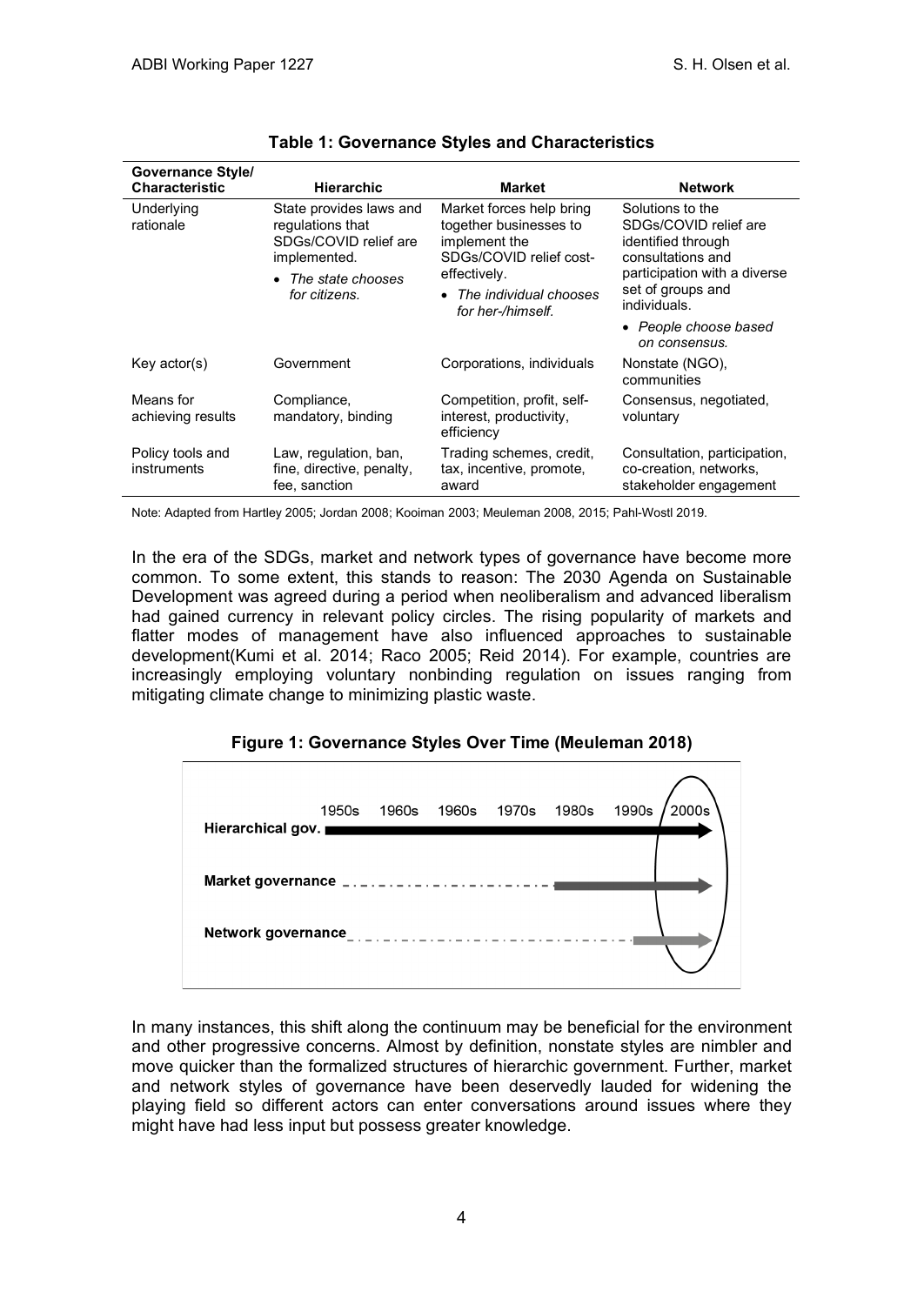However, market and network styles of governance are not free from criticism. To illustrate this, some have raised concerns about the pricing of environmental goods and services and commodification of nature that allows wealthier segments of society to access resources that the poor cannot afford (Latorre et al. 2015). In a similar vein, others have cautioned that the indiscriminate involvement of the private sector in environmental management is akin to hijacking the sustainability agenda for less noble ends (Martin 2014). A third line of critique has suggested that the SDGs reflect some of these failings by not including a target on alternatives to GDP and thus reifying growthdominant paradigms (Elder and Olsen 2019).

## <span id="page-8-0"></span>**3.3 Evaluating Governance Styles in SDG Plans and COVID-19 Strategies**

Part of the challenge with determining which of the above assessments holds is that it is not so straightforward to evaluate which governance styles dominate. The paper aims to make this task more tractable by using a complementary combination of a qualitative desk study and a quantitative text analysis of key documents in the section that follows.

For the text analysis, the paper relied on a simple counting of key terms associated with hierarchic, market, and network modes of governance in major SDG plans and strategies. The selection of key terms involved reading and rereading governance literature as well as relevant SDG documents. After repeated readings, the representative set of terms in Table 2 were selected as the words to be counted for the different modes of governance; for the actual counting of these terms, proper nouns and headings of tables or figures were only counted once so as to reduce inflated tabulations. Further, because the number of key terms was not the same for each of the three categories, important figures illustrate the number of occurrences for all as well as just the top five of the key terms in each of the governance categories.

The terms in Table 2 are indicative of which approach to governing is in practice at a given time. There are some drawbacks from relying on keywords: Most notably, some terms are valid for more than one governance style. Examples include terms such as "voluntary arrangements" that can imply market or network governance styles. In other cases, terms such as "corporate social responsibility" (CSR) and "participation" could fall into multiple categories. That said, while text analysis is not without weaknesses, it can be a useful way to determine the relative importance of a wide range of difficult-tomeasure concepts, such as the political positions of key actors (Garry and Laver 2000). It is also being used to better understand otherwise difficult-to-discern focal points and cross-goal linkages in national SDG reports (Sebestyén et al. 2020). The results of the text analysis begin with a brief introduction to relevant documents in Denmark, Japan, and Viet Nam. A discussion on how frequently terms related to hierarchic, market, and network modes appear in the select SDG documents follows that brief introduction.

After the text analysis of the SDG plans, the types of major policies and actions taken in the wake of COVID-19 in Denmark, Japan, and Viet Nam are summarized. These summaries are qualitative in nature and do not employ text analysis. Even without a quantitative assessment, the summaries demonstrate the contrasts in governance. Though there are clear differences between the three surveyed countries, one of the main themes demonstrated through the text analysis and summary of COVID relief is that the pandemic may be creating an opportunity for governments to reassert authority that could accelerate progress in SDGs.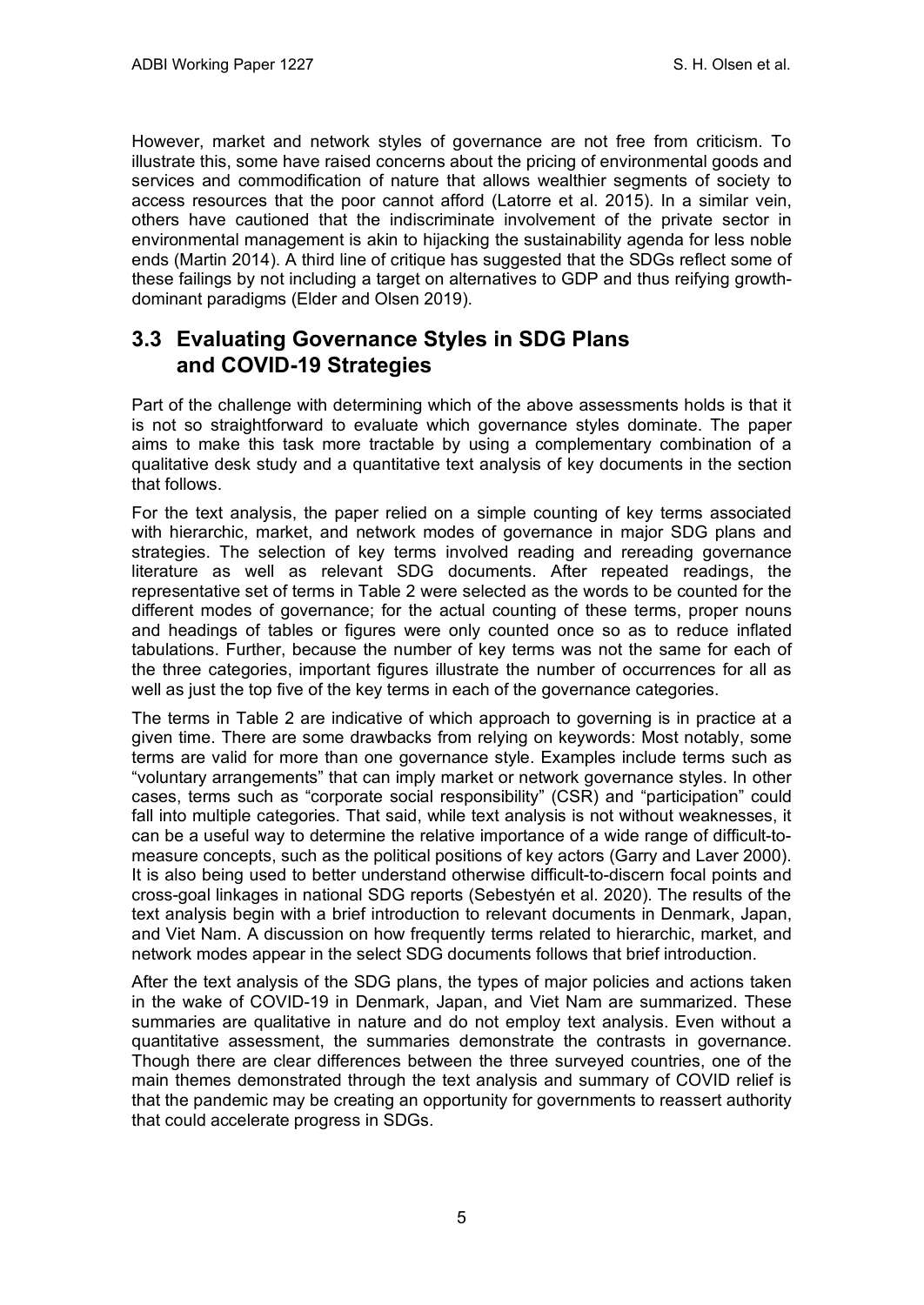# <span id="page-9-0"></span>**4. CASE 1: DENMARK**

Denmark's government released its SDG Action Plan in 2017 (Udenrigsministeriet 2017). The Action Plan was developed to tailor global SDG targets to Denmark's national context. As such, the Action Plan outlines priority targets, areas where performance is sufficient, and issues where improvement is needed. Though the Action Plan is not solely about governance, much of the discussion concerns implementation and the governance arrangements required to enhance SDG implementation. As such, it offers a useful text for the analysis proposed above.

### **Hierarchic**

Denmark's 2017 SDG Action Plan refers to several terms where hierarchic governance styles support implementation of the SDGs. In total, 95 occurrences of hierarchic terms were counted fitting that characterization—with terms like "protection," "law," and "directive" being most common. One of the policy areas where this style of governance is most prevalent is social welfare. The provision of welfare is a central task of the Danish government. The management of this task is anchored in Danish government laws and regulations. The emphasis on hierarchy is also evident in another critical function of the state—to ensure the safety of different segments of society. To some extent, this commitment is codified in the requirement that Parliament needs to report regularly on progress in national laws on matters concerning gender equality, child safety, and chemicals. There are also several references to hierarchic forms of governance helping to bolster security not simply against internal but also against external security threats. Additional evidence of hierarchic styles can be found in discussions on compliance with European Union (EU) regulations—for example, Denmark's approach to command-and-control tools is noted in national transpositions of EU-level regulations.

#### **Market**

While hierarchic approaches are indeed common in Denmark's SDG Action Plan, references to market governance styles are even more prominent: There are 122 occurrences of terms falling into the market category. At the most general level, the plan states that it contributes to commercial opportunities for Danish companies. More specifically, CSR is treated as a vehicle to involve the private sector in SDG action. In Denmark, working on CSR is still voluntary, but legal requirements in the Danish Financial Statements Act mean that the largest Danish companies are obliged to submit a CSR statement to the government. It is also worth noting that the themes of this CSR reporting have expanded from human rights to include climate change and environmental sustainability; reporting on employee relations and corruption appears likely to follow in the future. Among the key terms, "growth" is most frequently mentioned (29 times). However, these references often occur in the wider context of employment creation, suggesting that economic growth is not simply about maximizing profits but achieving other social goals. Other market-based rationales and priorities include frequent references to productivity and innovation—often made in the context of technological development.

#### **Network**

In terms of more networked modes of governance, rights, participation, cooperation, and equality are mentioned consistently but less frequently than other key terms. These references underline principles that Denmark supports and promotes internationally, such as human rights and gender equality. Similar claims are provided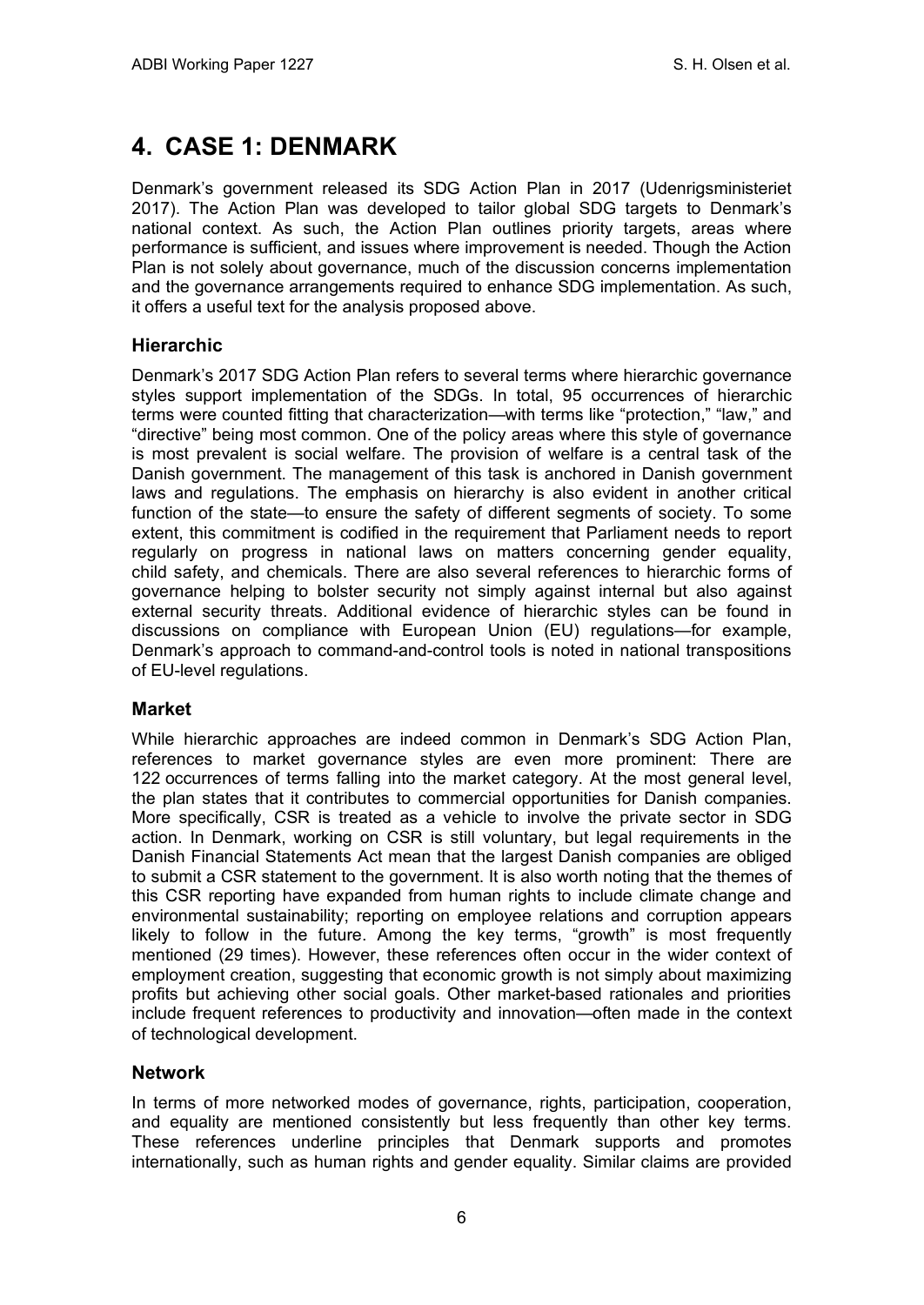pertaining to how developing countries should work toward increased representation in international economic and financial institutions.

| Hierarchic 95<br>(64 If Only Using<br>the Top Five Terms)                                                                                                                                                                                                                                           | Market 155<br>(110 If Only Using<br>the Top Five Terms)                                                                                                                                                                                                                                                               | Network 67<br>(67 If Only Using<br>the Top Five Terms)                                                                                                              |  |  |
|-----------------------------------------------------------------------------------------------------------------------------------------------------------------------------------------------------------------------------------------------------------------------------------------------------|-----------------------------------------------------------------------------------------------------------------------------------------------------------------------------------------------------------------------------------------------------------------------------------------------------------------------|---------------------------------------------------------------------------------------------------------------------------------------------------------------------|--|--|
| law $(13)$ , regulation $(6)$ , ban $(2)$ ,<br>fine $(0)$ , directive $(11)$ , penalty<br>$(1)$ , fee $(0)$ , sanction $(0)$ , grant<br>$(0)$ , safety $(3)$ , conservation $(3)$ ,<br>protection (23), welfare (7), duty<br>(9), tax (11), justice (8), rule (0),<br>enforce $(0)$ , monitor $(0)$ | credit $(0)$ , loan $(1)$ , fee $(0)$ ,<br>incentive (0), promote (0), award<br>(2), partnerships (10), private<br>sector (20), voluntary (3), market<br>(21), trade (12), loan (1),<br>competitiveness (4), technology<br>(17), freedom (12), CSR (6),<br>investment (4), growth (29),<br>export (3), corporate (23) | consultation (0), participation<br>$(11)$ , co-creation $(0)$ , network $(1)$ ,<br>stakeholder engagement (0),<br>cooperation (24), voluntary (5),<br>rights $(26)$ |  |  |

| Table 2: Occurrences of Key Terms, Denmark |  |  |  |
|--------------------------------------------|--|--|--|
|--------------------------------------------|--|--|--|



**Figure 2: Governance Styles in Denmark's 2017 Action Plan**

## <span id="page-10-0"></span>**4.1 Denmark's COVID-19 Response**

On 13 March, the Danish government became one of the first countries in Europe to institute a lockdown in response to COVID-19. While the country reopened key institutions such as day-care centers and kindergartens less than a month later, business closures, travel bans, and other restrictions led to steep economic losses. To revitalize the economy, the government relied on several interventionist tools and hierarchic approaches, contrasting with the market-oriented governance evident in the case of the SDGs. The highest profile of these interventions was a financial stimulus package totalling DKK285 billion (US\$42 billion). To give the plan a sharper focus, funding was broken up into a number of "relief packages" directed chiefly at businesses and workers (European Commission 2020).

The plan was then implemented through a range of measures touching on both immediate and longer-term needs. For the short term, a holiday package was introduced during the summer of 2020 with reduced- or no-cost train and ferry tickets to boost domestic tourism in and beyond the capital. At the same time, some interventions with potentially even more lasting effects were conducted via the creation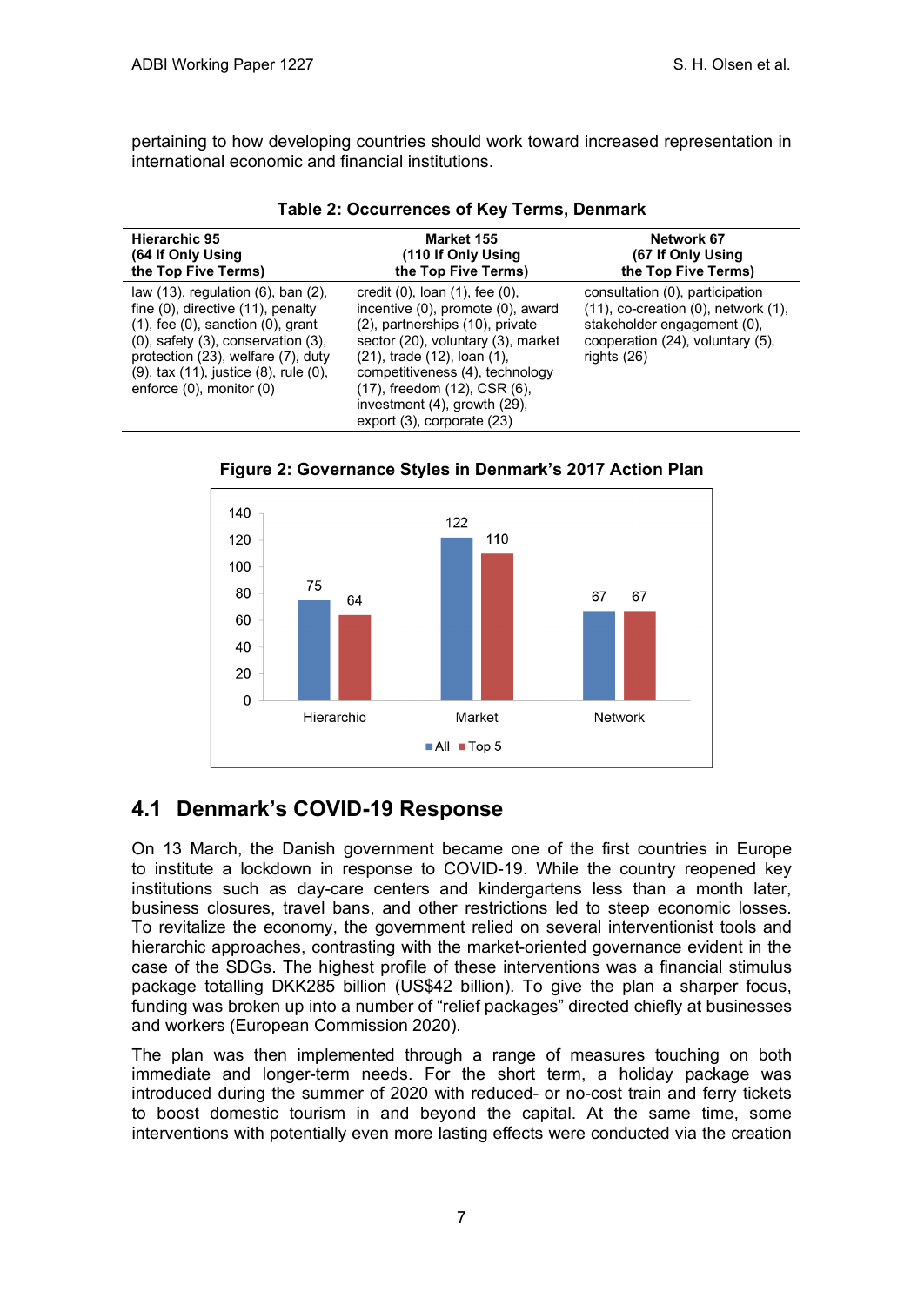of a new bicycle hub system to facilitate bicycle-friendly routes and cycling experiences that would help people reconnect with nature.

The experience in Denmark suggests that COVID may indeed be creating an opportunity to bring back authority to the state. It underlines, for instance, that governments are not simply pursuing economic growth for private gain. Many of the interventions in fact aim to make people more aware of nature and ways that it can be protected. An important question is what impacts will the repositioning of government interventionism have on the lack of progress on the SDGs.

# <span id="page-11-0"></span>**5. CASE 2: JAPAN**

For the case of Japan, text analysis was performed on two SDG documents. The first, the SDGs' Implementation Guiding Principles(Ministry of Foreign Affairs Japan 2019), provides an overview of the current status of the SDGs as well as Japan's visions, priorities, institutional structure, and processes in promoting the SDGs. Based on the Guiding Principles, Japan develops an SDGs Action Plan each year. Hence, the second selected document was the 2021 Action Plan. As the 2021 Action Plan was only available in Japanese, key terms were translated into one or more Japanese words (see Table 4).

### **Hierarchic**

There were 401 occurrences of terms related to hierarchic governance styles. The most frequently occurring term in the hierarchic category was "law," which came up only once in the Guiding Principles but 131 times in the Action Plan. This difference is arguably due to the difference in the nature of the two documents—the Guiding Principles mainly presents the vision and principles while the Action Plan focuses on specific programs and initiatives, many of which are supported by acts and laws. In fact, many of the actions are listed with relevant acts and laws as well as budgets approved by the government. Key terms with strong negative connotations including "sanction," "penalty," "fine," and "duty" were not found at all in these documents, indicating that the implementation of SDGs in Japan does not penalize a lack of action or actions against the SDGs beyond laws and regulations.

#### **Market**

The market category is the most commonly represented governance style in the document with 1,238 occurrences. By far the most dominant term here is "promote" (508). This term is used so frequently in part because the word "promote" in Japanese also means to "advance"—anything that needs to be advanced should be "promoted." Therefore, "acts" and "laws" (key terms for a hierarchic governance style) can "promote" measures to enhance gender equality, for example. However, even without counting the term "promote," the dominance of market-style governance is evident with the term "technology" occurring 203 times, "investment" 79 times, and "corporate" 112 times. Frequent occurrence of these terms is largely explained by the fact that the government (in close collaboration with the Japanese private sector) aims to achieve "Society 5.0"—"a human-centered society that balances economic advancement with the resolution of social problems by a system that highly integrates cyberspace and physical space" (Cabinet Office). The Japan Business Federation promotes and integrates this concept in SDGs, calling their initiative "Society 5.0 for SDGs."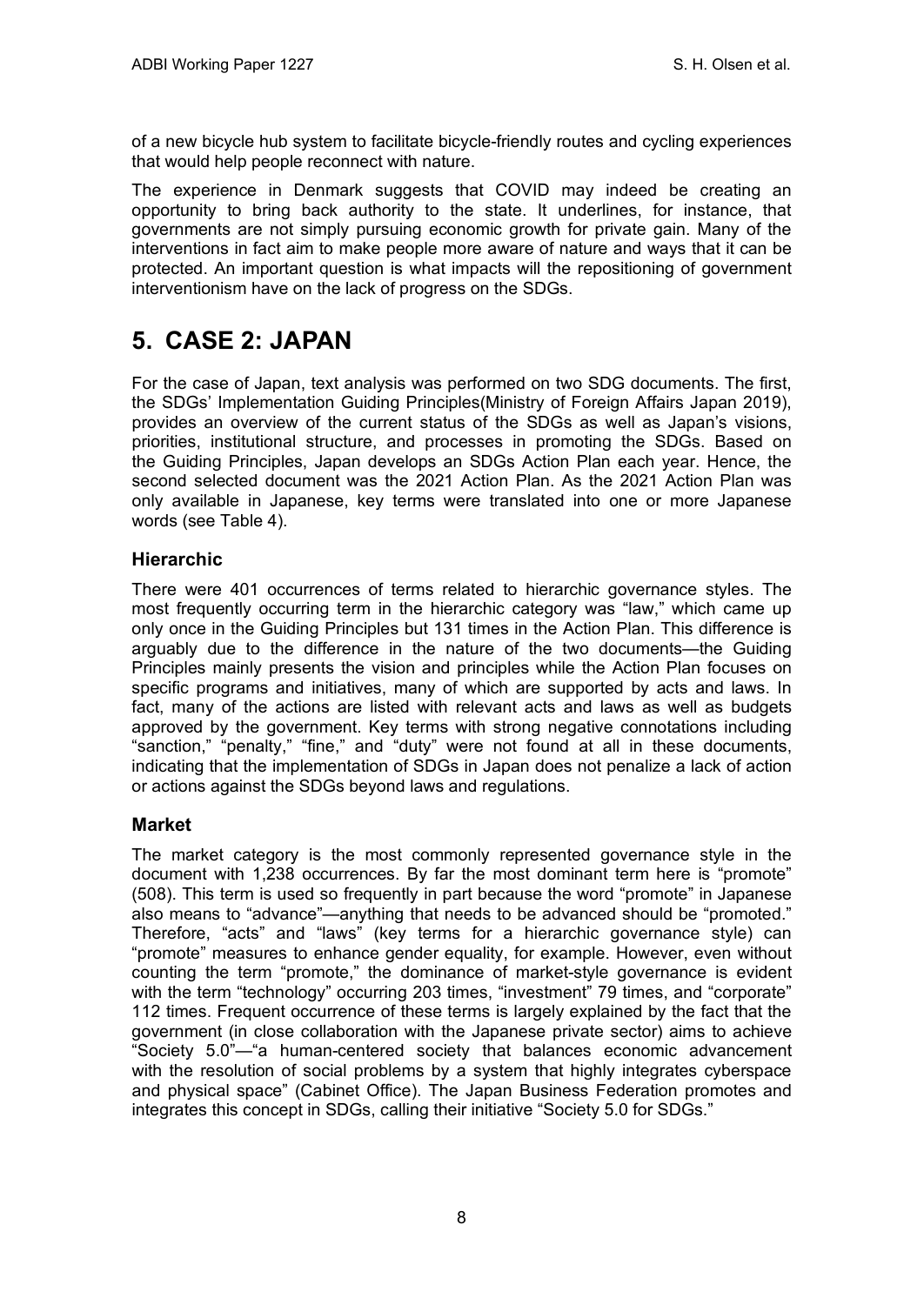Another aspect to note is that Japan presents "Japan SDGs Awards" to stakeholders, including local governments, businesses, and civil society organizations, every year, encouraging stakeholders to take actions related to the SDGs. While this system does not provide financial incentives, it is another trait of market-style governance. The dominance of the market-style terms is in line with remarks made by the Ministry of Foreign Affairs of Japan suggesting that the Japanese government seems to avoid direct intervention but rather prefers to play a facilitative role in the implementation of SDGs.

#### **Network**

Similarly to the Danish case, where network styles were the least represented, network governance has the fewest references with 342 occurrences in the documents for Japan. The terms often mentioned in this category include "cooperation" (125), "stakeholder" (58), and "participation" (50). Cooperation is mentioned most frequently in the context of international, technical, and development cooperation.

It is nonetheless important to underline a key caveat in this assessment. When looking only at the Guiding Principles, network-style governance terms appear more frequently than hierarchic terms. However, when the Action Plan is included in the analysis, the hierarchic terms become more dominant. This can be attributed to the difference in the nature of the two documents, but it may also mean that principles and approaches described in the Guiding Principles are not translated into concrete actions. The reasons for this may include a lack of skills and experiences of network-style approaches and the limited capacity of civil society in Japan.

| <b>Hierarchic 401</b>                                                                                                                                                                                                                                                                                                                                                                                   | <b>Market 1,238</b>                                                                                                                                                                                                                                                                                                                                                                                                                                                                                                                                                                          | Network 342                                                                                                                                                                                                                                                        |
|---------------------------------------------------------------------------------------------------------------------------------------------------------------------------------------------------------------------------------------------------------------------------------------------------------------------------------------------------------------------------------------------------------|----------------------------------------------------------------------------------------------------------------------------------------------------------------------------------------------------------------------------------------------------------------------------------------------------------------------------------------------------------------------------------------------------------------------------------------------------------------------------------------------------------------------------------------------------------------------------------------------|--------------------------------------------------------------------------------------------------------------------------------------------------------------------------------------------------------------------------------------------------------------------|
| (314 If Only Using                                                                                                                                                                                                                                                                                                                                                                                      | (834 If Only Using                                                                                                                                                                                                                                                                                                                                                                                                                                                                                                                                                                           | (296 If Only Using                                                                                                                                                                                                                                                 |
| the Top Five Terms)                                                                                                                                                                                                                                                                                                                                                                                     | the Top Five Terms)                                                                                                                                                                                                                                                                                                                                                                                                                                                                                                                                                                          | the Top Five Terms)                                                                                                                                                                                                                                                |
| law 法 (Except 法令) (1+131),<br>regulation 規制 (0+14), ban 禁<br>止 (0+2), fine 罰金 (0+0),<br>directive 令 $\cdot$ 法令 (2+10),<br>penalty 罰則 (0+0), sanction 制裁<br>(0+0), grant 無償 ・ 拠出 (0+21),<br>safety 安全・安心 (1+57),<br>conservation 保全 (2+55),<br>protection 保護 (5+37), duty 義務<br>・任務 (0+0), justice 公正・正義<br>・司法 (4+21), rule 規則・ルール<br><b>(1+2), enforce</b> 執行・施行<br>(1+11), monitor モニタ・監視<br>$(2+21)$ | credit クレジット (0+10), loan ロ<br>ーン・貸与・融資 (1+15), tax 税<br>(0+12), fee 手数料 (0), incentive<br>インセンティブ (0+2), promote<br>推進 (42+462), award アワード・<br>賞・表彰 (1+10), partnerships パ<br>ートナーシップ ・協働 (8+28),<br>business ビジネス (6+27),<br>private sector 民間 · 官民<br>(15+68), voluntary ボランタリー<br>・自主・自発 (3+10), market マ<br>ーケット・市場(3+26), trade 貿<br>易 (0+6), competitiveness 競争<br>(0+16), technology テクノロジー<br>・技術(5+197), freedom 自由 ?<br>(0+4), CSRCSR · 企業の社会的<br>責任 (1+1), investment 投資・投<br>融資(3+76), growth 成長 (2+38),<br>export 輸出 (0+28), corporate $\hat{\mathbb{E}}$<br>業・コーポレート (16+96) | consultation 協議 (0+15),<br>participation 参加・参画 (13+37),<br>co-creation 共創 (0+9), network<br>ネットワーク (4+28),<br>stakeholder ステークホルダー・<br>関係者 (29+29), engagement 関<br>与・エンゲージ(0+4),<br>cooperation 協力 (15+110),<br>voluntary ボランタリー・自主・<br>自発(3+10), rights 権 (7+24) |

#### **Table 3: Occurrence of Key Terms, Japan**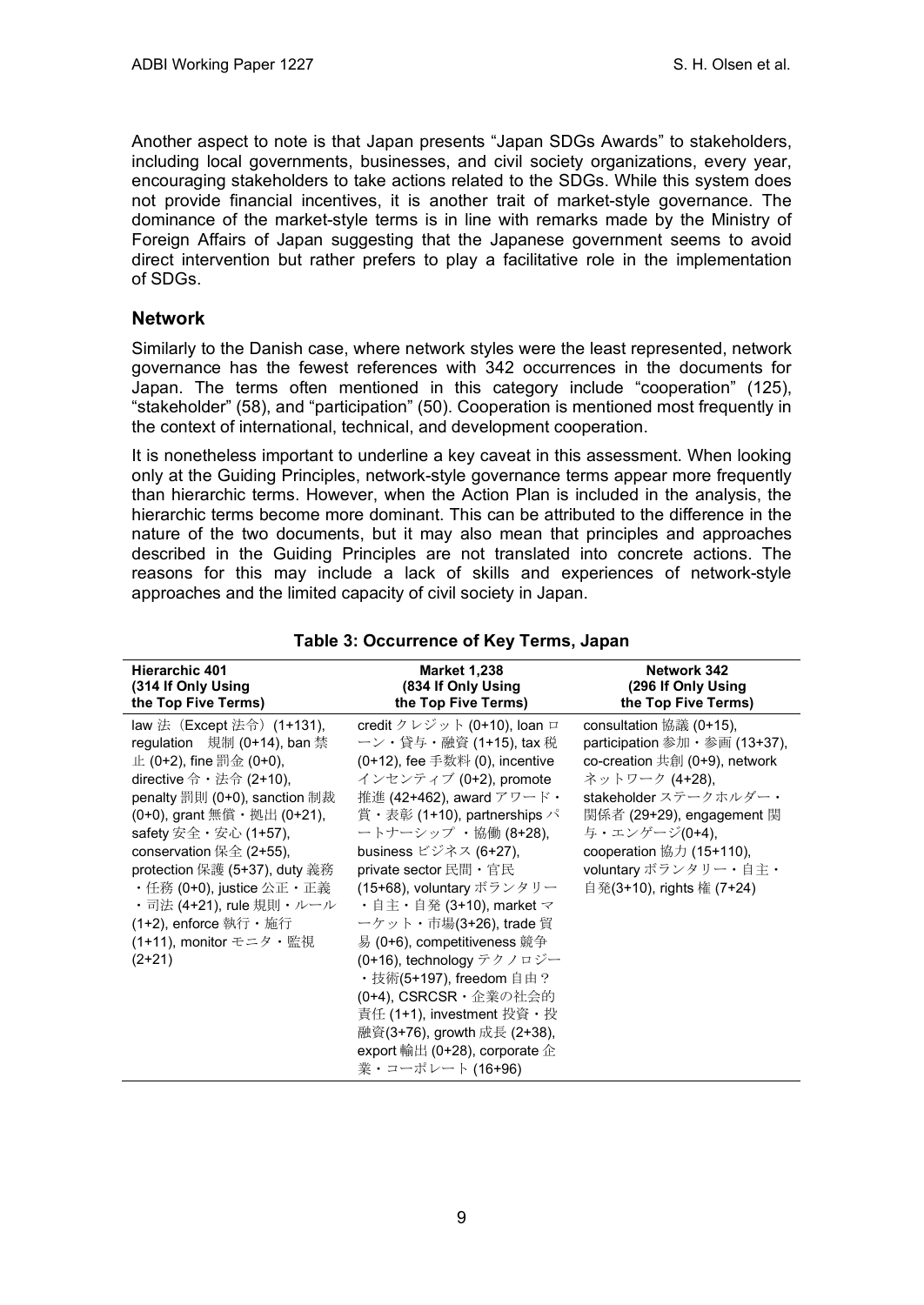

**Figure 3: Governance Styles in Japan's 2019 Revised SDGs Implementation Guiding Principles and 2021 Action Plan**

## <span id="page-13-0"></span>**5.1 Japan's COVID-19 Response**

The Japanese government began its response to COVID-19 on 13 February 2020, when it started providing support to returning citizens from abroad. Soon after, response measures included loans to small and medium enterprises (SMEs), an increase in the number of hospital beds for infected patients, and employment support measures. The government put forward several economic support packages, which were substantial, amounting to USD1.1 trillion, equaling 22% of the national GDP (KPMG 2020). Apart from healthcare and support for ailing businesses, Japan did not intervene and lock down the country entirely like many other developed countries. A less heavy-handed interventionist approach was used, combining a national state of emergency, avoidance of the 3Cs (closed spaces, crowded places, and close-contact settings), and then a clear "request" to the population to stay at home and shops and restaurants to suspend business. The reason why Japan took these softer approaches was that there is no provision for emergency powers in the constitution of Japan. Nevertheless, many people complied with this request. In addition, when people or shops and restaurants did not comply with this request, the mass media and people picked up on it and criticized the incompliance, effectively harnessing social pressure to limit people's behavior.

Tax measures were also used by the government, including payment deferrals and rate reductions. On the employment side, teleworking was promoted and each person residing in Japan received a free mask as well as JPY100,000 from the government and up to JPY10,000 additional financial support per child for households. Other socially aimed interventions included emergency microcredit for households, rent support for troubled households, exemption of social security contributions, reduction or exemption of local property tax, and extension of deadlines for tax filing, extension of consumption tax payments, tax reduction for companies that encourage teleworking, deduction of losses due to cancelled events, stamp tax exemption, and others (KPMG, 2020b).

For businesses, several loan packages were given, including low or no interest and no collateral loans. The government also provided employee leave allowance for SMEs and large enterprises, as well as letting employees take partly paid leave, rather than firing them. There were also safety net loans, loans for crisis response, prefectural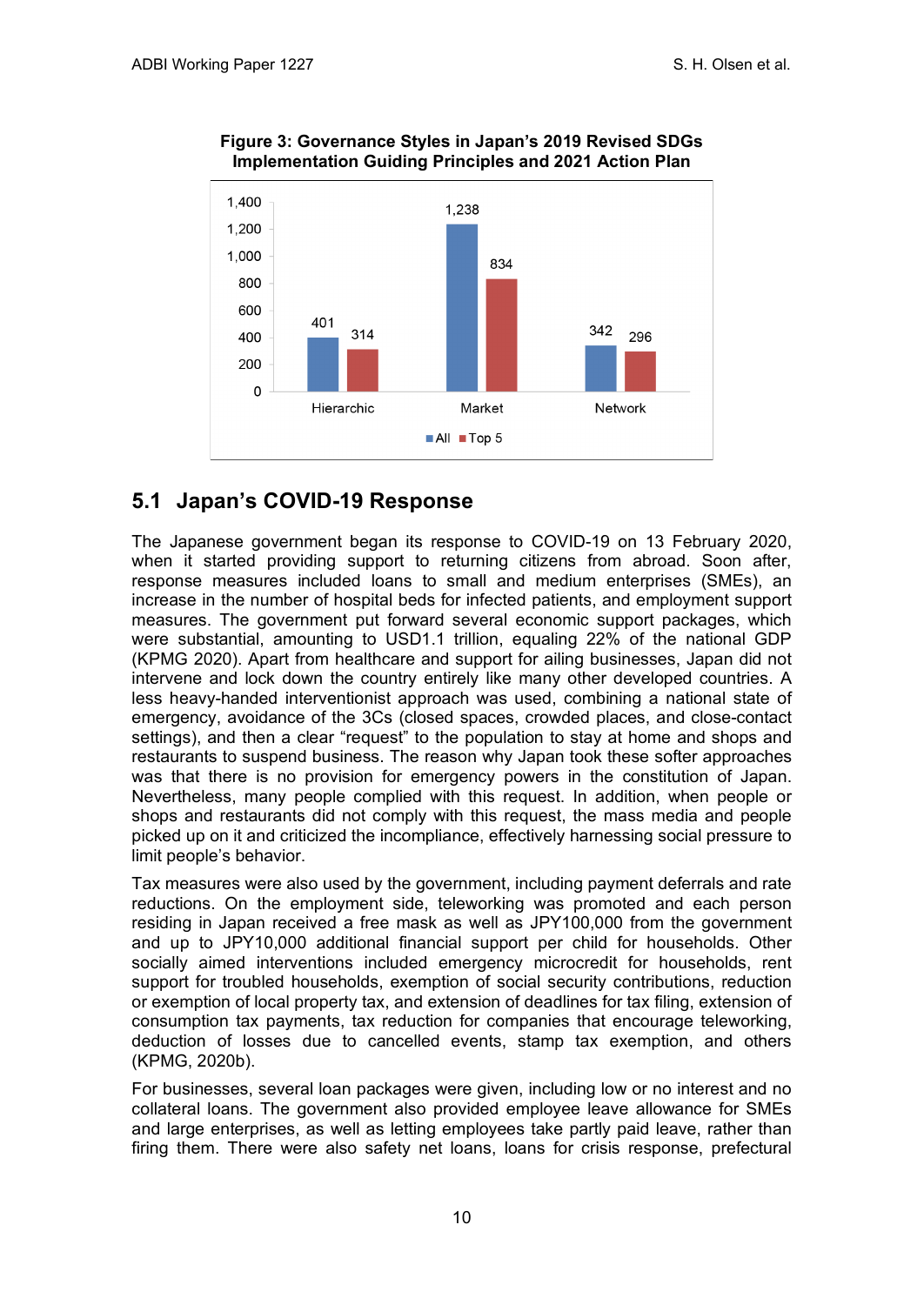credit programs, and a reduction of restrictions on import and export of goods, and the traditional use of the hanko seal was circumvented in many cases, making interactions with government less bureaucratic and online transactions possible.

From early summer onwards, as the number of people infected with COVID-19 declined, Japan began easing restrictions on the economy, and reopening libraries and museums, schools, theaters, and other entertainment, but limits on mass congregation of people continued to be implemented. Then economic stimulus began to spur domestic consumption through, for instance, the "Go to Travel" campaign to boost domestic tourism in which the government paid more than half the costs of domestic travel bookings, or "Go to Eat," which encouraged people to eat out and in this way support restaurants and small businesses throughout the country. The government also provided incentives to stimulate consumption expenditures by giving price discounts and voucher or point reward systems to revitalize local economies, supporting agriculture, forest and fisheries, and inbound tourism through strategic promotions. In the long run, it looks like the government is aiming to increase the resilience of the economy by moving production out of the People's Republic of China (PRC) and spreading it across several countries in Asia.

Loans were the most prevalent forms of intervention from the Japanese government. These included low- or zero-interest loans, no-collateral loans, safety net loans, and crisis response loans. As for changes in tax arrangements to provide relief to households and businesses, the interventions included reduction or exemption of local property taxes, tax filing and payment deadline extensions, tax refunds by application for tax loss carrybacks, and tax reduction for SMEs that introduce teleworking. Some of the tax extensions to individuals and corporate payers were made for one year, provided there was at least a 20% decrease in individual or business income in the period Feb 2020 – March 2021.

Lastly, in Japan, a new cabinet was inaugurated in September 2020, and Suga, who took over as prime minister, declared that the country would aim to achieve carbon neutrality by 2050. On 8 December 2020, Suga's cabinet approved new economic measures based on COVID-19 and the state of the economy. There, realization of a green society was included as one of the measures to be taken to transform the economic structure and realize a virtuous cycle toward the post-COVID-19 era.

# <span id="page-14-0"></span>**6. CASE 3: VIET NAM**

The third case, Viet Nam, has made consistent efforts to integrate the SDGs in national development plans. In May 2017, Viet Nam published the most recent attempt to support that integration: the *National Action Plan for the Implementation of the 2030 Development Agenda*. The National Action Plan takes stock of ongoing development strategies and initiatives and assesses their alignment with the SDGs. The 2017 Plan was also used to inform the preparation of Viet Nam's SDG targets and was included in the country's first VNR in 2018. It was therefore selected as the key document for the text analysis that follows.

### **Hierarchic**

Terms reflecting hierarchic governance styles are referred to consistently throughout Viet Nam's 2017 National Action Plan, appearing a total of 249 times. This is not entirely unexpected given Viet Nam's centralized and top-down approach to public administration. Words such as "law" (59), "regulation" (27), and "protection" (55) are listed repeatedly in the context of SDG 1 (Poverty), 3 (Health), 5 (Gender), 8 (Decent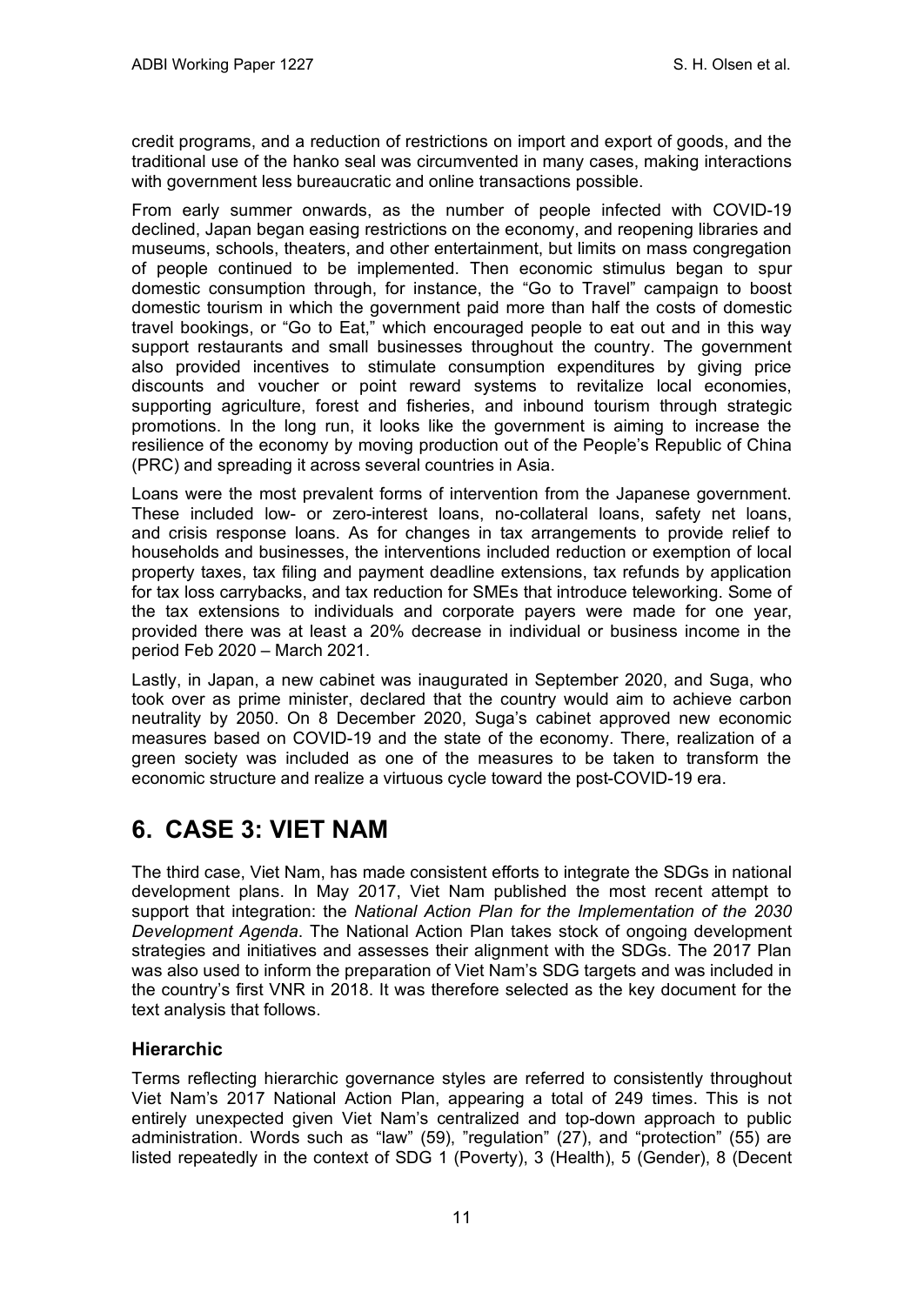Work and Economic Growth), 10 (Inequality), and 16 (Peace, Justice, and Strong Institutions). To a lesser extent, they are also found in relation to SDG 12 (Responsible Consumption and Production), SDG 14 (Life Below Water), and SDG 15 (Life on Land).

#### **Market**

Another interesting observation concerns the extent to which market governance styles are reflected in the National Action Plan. Market terms greatly outweigh those representing other governance styles, occurring 363 times throughout the document. Terms such as "business" (72), "promote" (59), "technology" (54), "investment" (51), and "market" (43) were the most frequently recurring, suggesting Viet Nam's progressive liberalization and wider transition towards a market-oriented economy. Interestingly, while "business" is mainly seen in connection with SDG 8 (Decent Work and Employment) and SDG 9 (Industry, Innovation, and Infrastructure), the words "promote" and "technology" are referenced multiple times in relation to all the SDGs.

#### **Network**

Network types of governance are least represented in Viet Nam's Action Plan, perhaps indicating that the country intends to direct work to the SDGs primarily through government-or business-led efforts. For instance, although the terms "coordination" and "participation" appear the most out of all words associated with network modes of governance (29 and 19 times, respectively), these expressions are largely used to describe international or regional development activities and the mobilization of selected government-authorized sociopolitical organizations, implying that these actions are guided and managed by central authorities. This perspective is perhaps most clearly reflected by *Target 11.3: By 2030, enhance national capacity for inclusive, sustainable urban planning and development with the participation of communities*, under which the Action Plan indicates that implementation will involve the future design of inclusive processes for community participation in urban management activities. Similarly, although the term "network" appears roughly 15 times throughout the document, it is used in reference to government-directed campaigns for improving the delivery of public services.

| <b>Hierarchic 249</b>                                                                                                                                                                                                                                                                      | <b>Market 363</b>                                                                                                                                                                                                                                                                                                                                                      | Network 86                                                                                                                                                            |
|--------------------------------------------------------------------------------------------------------------------------------------------------------------------------------------------------------------------------------------------------------------------------------------------|------------------------------------------------------------------------------------------------------------------------------------------------------------------------------------------------------------------------------------------------------------------------------------------------------------------------------------------------------------------------|-----------------------------------------------------------------------------------------------------------------------------------------------------------------------|
| (194 If Only Using                                                                                                                                                                                                                                                                         | (243 If Only Using                                                                                                                                                                                                                                                                                                                                                     | (83 If Only Using                                                                                                                                                     |
| the Top Five Terms)                                                                                                                                                                                                                                                                        | the Top Five Terms)                                                                                                                                                                                                                                                                                                                                                    | the Top Five Terms)                                                                                                                                                   |
| law $(59)$ , regulation $(27)$ , ban $(0)$ ,<br>fine $(0)$ , directive $(1)$ , penalty $(1)$ ,<br>fee $(3)$ , sanction $(3)$ , grant $(0)$ ,<br>safety (9), conservation (15),<br>protection (55), welfare (9), duty<br>(0), tax (8), justice (3), rule (3),<br>enforce (21), monitor (32) | credit (14), loan (3), fee (1),<br>incentive (1), promote (59), award<br>(0), partnerships (4), private<br>sector $(10)$ , voluntary $(3)$ ,<br>market(s) $(43)$ , trade $(7)$ , loan $(3)$ ,<br>competitiveness (6),<br>technology(ies) $(54)$ , freedom $(1)$ ,<br>CSR (1), investment (51), growth<br>$(11)$ , export $(18)$ , corporate $(1)$<br>business(es) (72) | consultation (5), participation<br>$(19)$ , co-creation $(0)$ , network $(s)$<br>(15), stakeholder engagement<br>(0), cooperation (29), voluntary<br>(3), rights (15) |

#### **Table 4: Occurrence of Key Terms, Viet Nam**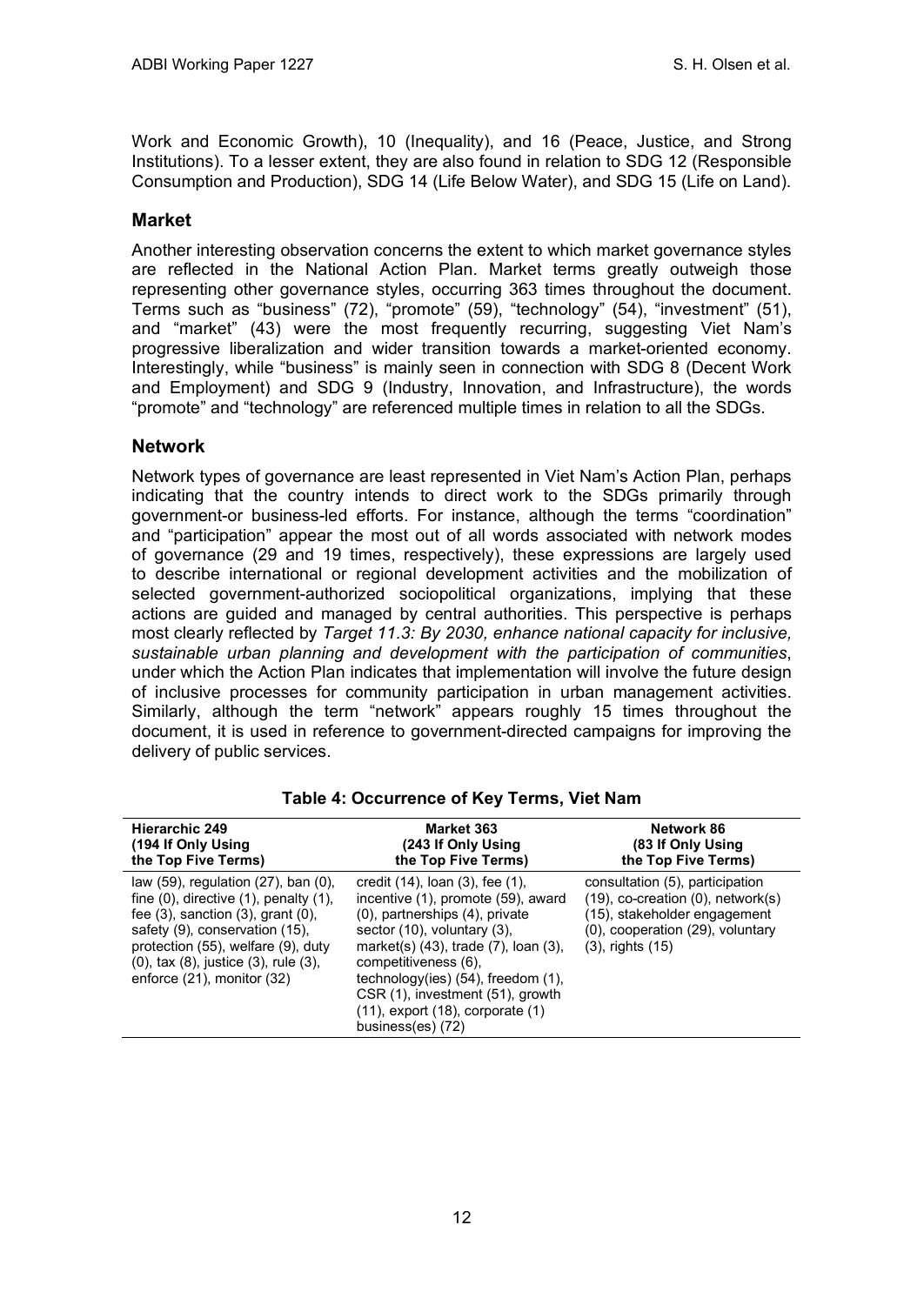## <span id="page-16-0"></span>**6.1 Viet Nam's COVID-19 Response**

Viet Nam has been praised for its early and effective action against COVID-19, starting with the launch of the country's National COVID-19 Response Plan issued in January 2020, which earmarked national and subnational budgets together with social health insurance to defray the costs of health and public safety interventions (United Nations 2020a).

Since its initial epidemic declaration, the country has carried out a number of preventative measures aimed at containing the virus, including enacting border restrictions, limiting travel, and imposing visa controls. Viet Nam's Response Plan has guided the implementation of a robust monitoring and prevention strategy focused on public health education campaigns, contact tracing, rapid rollout of testing, and enforced quarantine to limit the transmission of the virus (Van Nguyen et al. 2021). Public schools were closed in February 2020, followed by the announcement of stricter social distancing guidelines and a country-wide lockdown in April 2020.

Viet Nam has also implemented a number of measures to mitigate the economic impacts of COVID-19, involving a combination of both stimulus and fiscal relief efforts, such as safety net reforms, fee concessions, and interest rate discounts. For instance, in March 2020, the Vietnamese government issued a decree allowing payment deferrals to the country's social insurance program among those affected by COVID-19, which also exempted interest rate charges for past due accounts.

In April 2020, the Government of Viet Nam launched a USD2.6 billion social protection initiative that issued direct cash transfers to retrenched workers and other vulnerable persons (World Bank 2020a). Soft loans were thereafter extended to businesses affected by the pandemic as a means of supplementing the salaries of affected employees. This was coupled with the restructuring of business loans, wage subsidies, and concessions on tax and rental payments as part of a larger effort to support impacted enterprises (World Bank 2020). Broadly defined, all of these interventions are in line with a hierarchic approach to governance.

However, Viet Nam also implemented a suite of measures that combined elements of hierarchic and market-based governance. For instance, in June 2020 the Vietnamese government issued a secondary decree whereby the Viet Nam Central Bank was instructed to reduce interest rates by between 0.25 and 1 percentage points, along with a provision requiring certain lenders to raise the ceiling on deductible interest expenses from 20 to 30%, all with a view towards encouraging greater market liquidity (KPMG 2021). That same month the Ministry of Finance suspended customs duties and associated trade restrictions, such as customs audits and Certificate of Origin requirements for personal protective equipment.

Taken together, these actions have widely been credited as successful, with Viet Nam reporting a significantly lower rate of COVID-19 cases in comparison both to its neighbors in ASEAN and globally (Van Nguyen et al. 2021) Similarly, while the economic toll of the pandemic has been significant—with the country facing its slowest expansion in nearly three decades—Viet Nam's GDP rate in 2020 was cited as being among the world's highest at 2.91%.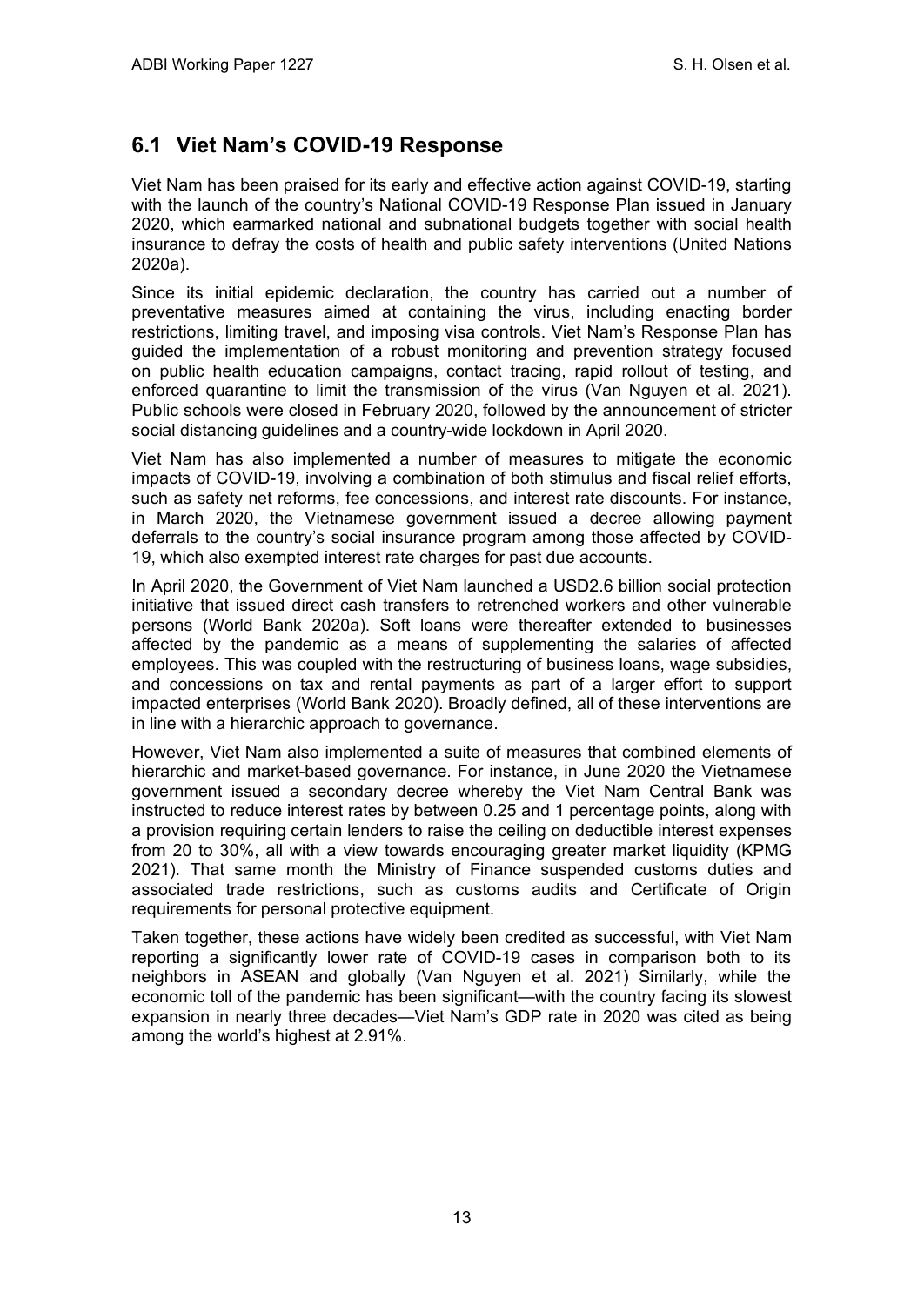# <span id="page-17-0"></span>**7. DISCUSSION**

At the time of writing, the pandemic was still ongoing. Denmark, Japan, and Viet Nam had unfortunately faced a new wave of COVID-19 infections in early 2021. Discussions and conclusions about the nature of interventions are still preliminary because both the SDGs and responses to COVID are ongoing. Regardless, we can observe some trends that may inform governance of the SDGs going forward.

Looking at the SDGs and the governance styles promoted in the key national documents in Denmark, Japan, and Viet Nam, the overall trend is consistent in at least these three countries. The governance style most predominant for the SDGs is the market style. Following that style, the three most used terms in the Danish document were "growth," "corporate," and "market." For both the Japanese and Vietnamese cases, the most frequently mentioned key terms were "promote," "technology," and "business." These terms do not on their own reveal details regarding the specific governance instruments and tools used, but they point to the overall predominance of a view in which the market plays an integral role.

Denmark, Japan, and Viet Nam also display a similar trend concerning the second and third most used governance style. This trend remains clear regardless of whether all or only the top five most frequent terms are counted, as the three countries' diagrams clearly illustrate.

For Denmark, the terms revealing hierarchic approaches to governance style that are most mentioned are "protection," "law," and "directive." For Japan, the hierarchic terms used the most are "conservation," "protection," and "law." For Viet Nam, the most frequent hierarchic terms are "law," "protection," and "monitor." In that sense, there is a clear overlap even regarding the terms, where only Denmark uses "directive" more frequently. This is arguably because Denmark is an EU country and a significant amount of national regulation is based on EU regulatory directives.

For the network style the Japanese classifiers are "cooperation," "stakeholder," and "participation" and for Denmark they are "rights," "cooperation," and "participation", while for Viet Nam the most frequently mentioned terms are "participation," "cooperation," and "rights."

For COVID-19, all three countries reaffirm hierarchic governance styles, which stands in contrast to the predominant governance styles for the SDGs. It is not surprising that command-and-control and hierarchic interventionism has become necessary when fast and decisive action has been required to limit the spread of the virus and provide relief to the population who are struggling to make ends meet. Despite the overall trend in the government responses to COVID-19, the three countries display some differences, namely that the dominant government response in Denmark, at least until 2021, was one of direct compensation for lost incomes to the population and direct grants to support vulnerable parts of the population. Japan provided similar kinds of support, but here the policy instruments most used seemed to be different kinds of loans, and the overall approach was to support businesses and, through the now-discontinued campaigns "Go to Travel" and "Go to Eat," to spur domestic spending. Denmark similarly promoted domestic tourism through transportation rebates and free ferry rides to its many islands. Viet Nam used payment deferrals, preferential loans, and earmarking of the public budget.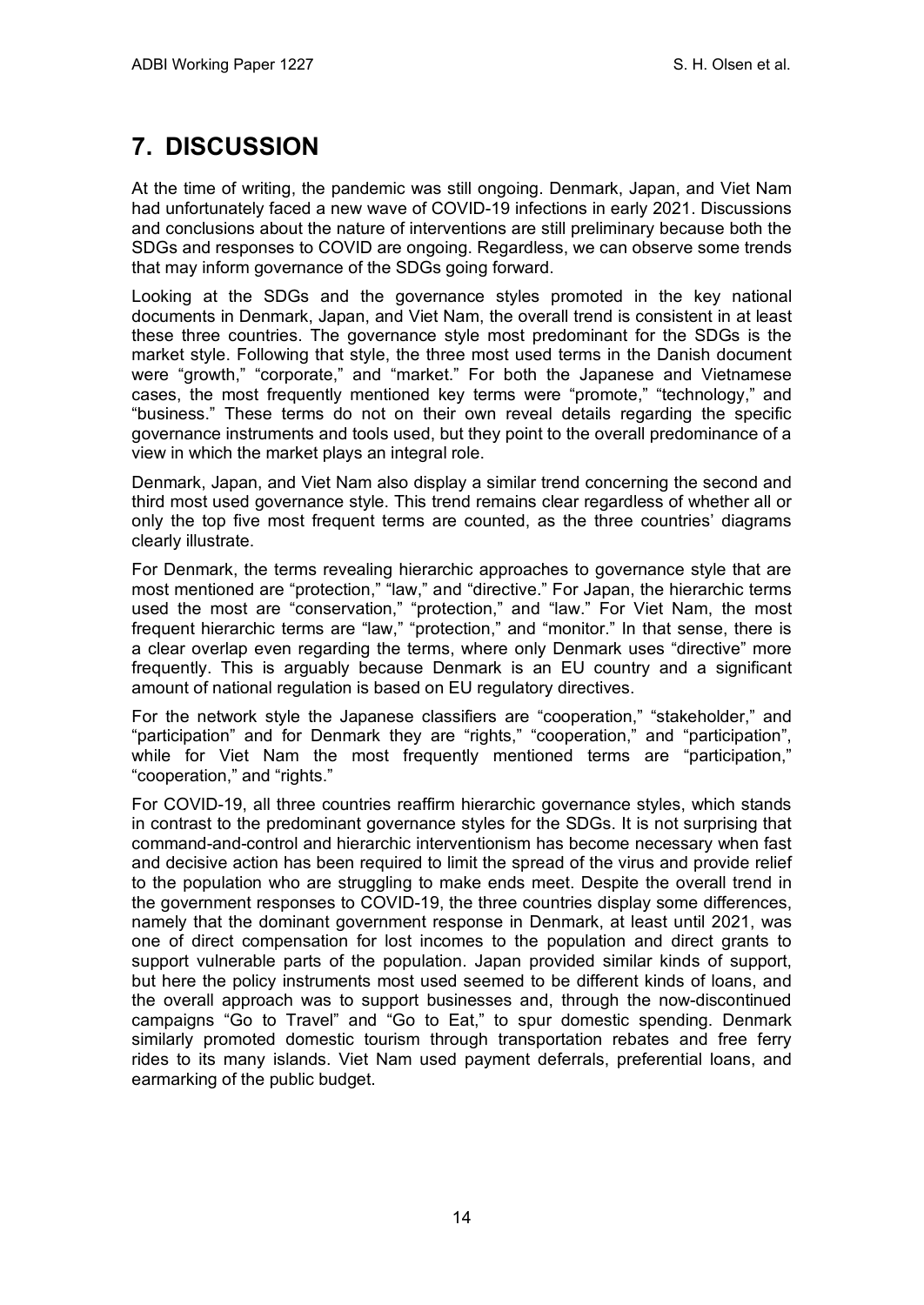# <span id="page-18-0"></span>**8. CONCLUSION: BRINGING GOVERNMENTS BACK INTO GOVERNANCE**

The paper has suggested that there may be both positives and negatives to be taken from recent trends in governance. On a positive note, governments could be reasserting their role in governance. The restrengthening of hierarchic governance styles through necessary government interventionism could arguably be good for the SDGs. This is because maintaining a chance of meeting the SDGs by 2030 requires a significant departure from business as usual—changes that market-oriented governance styles on their own seem unable to bring about. There is also a precedence for government interventionism in times of crisis. For example, history has witnessed the dramatic changes in the industrial economy and the retooling of factories during wars and conflicts such as World War II.

Yet a possible concern is that despite being orchestrated by emergency decrees and top-down hierarchic governance styles, much of the stimulus has gone towards resource- or pollution-intensive kinds of investments and plans. There is hence a fear that the opportunity presented by the COVID-19 pandemic could be wasted; instead, the world could continue down a path that is neither environmentally sustainable nor socially equitable.

Another related concern is that governmental interventionism may indeed need to happen for effective COVID recovery and for effective action towards the SDGs, but it should not erode democratic institutions and norms in the process. There are some signs that some countries are "using" COVID-19 as a pretext of governmental interventionism to suspend such democratic institutions that provide checks and balances to authoritarian power grabs. This trend needs to be watched closely in determining the prospects for a sustainable and long-term recovery.

It may also be too early to make a judgment on the longer-term recovery. In early 2021, many countries were also experiencing second or third COVID waves, and a real recovery was not yet observable. A final encouraging development involves recent developments in the Asia and the Pacific region. Over the past two months, the Republic of Korea, Japan, and the PRC, in aiming to become net-zero carbon emission societies by 2050 or 2060, are signaling an important policy direction, where fiscal recovery and stimulus packages cannot be directed to fossil fuel industries without conflicting with ambitious climate goals.

To achieve these climate or other environmental goals, the need to act resolutely may be better accommodated by using a more balanced mix of governance styles, wherein hierarchic types of governance are employed to complement the market. Moreover, hierarchic and market forms can be supplemented by the transparency and accountability that open network governance styles can bring about. This would occur in a mix where government intervention plays a key role in driving a green recovery that remains in harmony with the larger climate and sustainability goals.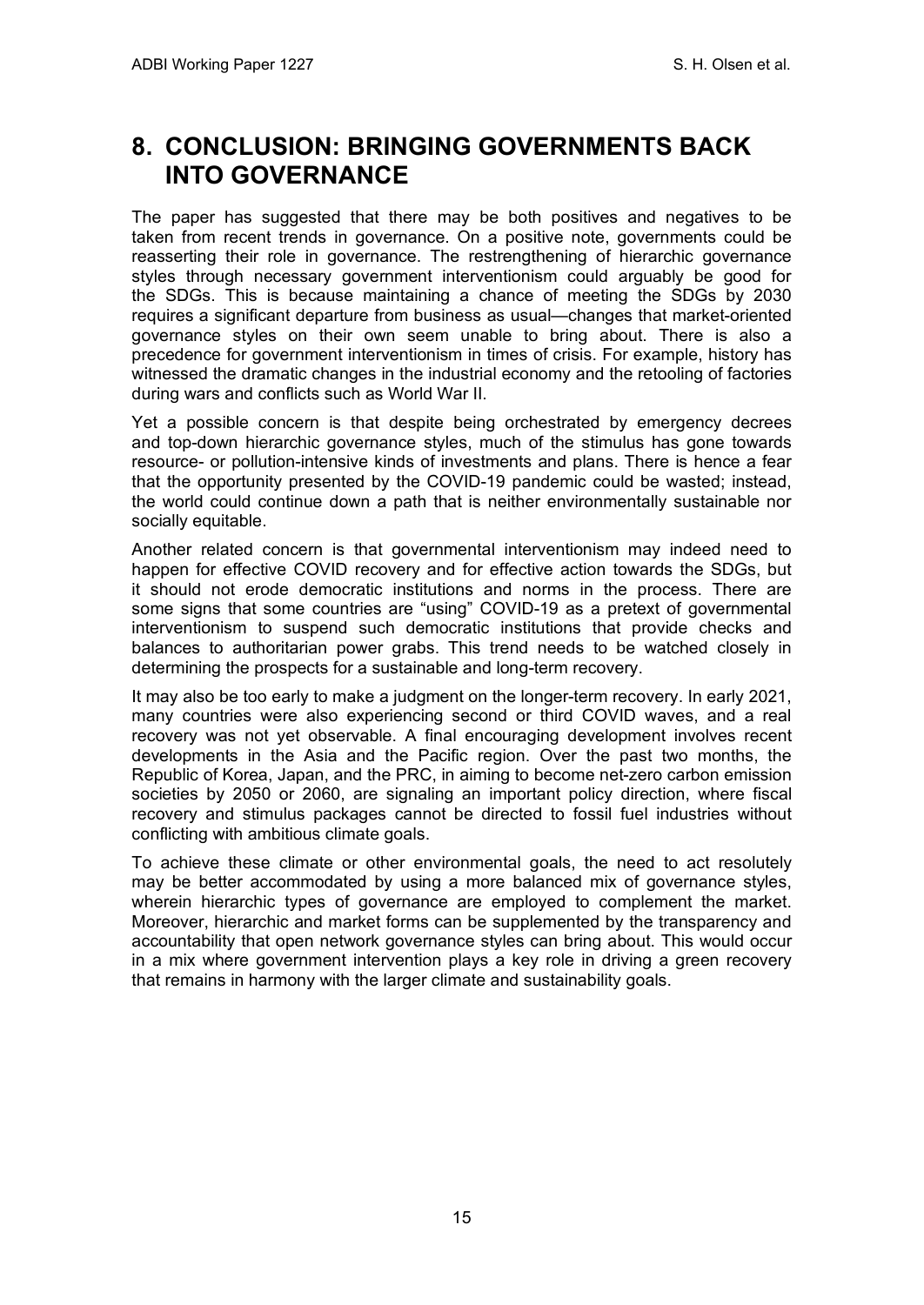## <span id="page-19-0"></span>**REFERENCES**

- Amanuma, N., Zusman, E., Lee, S.-Y., Premakumara, Gamaralalage, J. D., Mitra, B. K., Pham, N.-B., Nakano, R., Nugroho, S. B., Chiu, B., Agatep, M. P., and Romero, J. (2018). *Governance for Integrated Solutions to Sustainable Development and Climate Change: From Linking Issues to Aligning Interests* (E. Zusman and N. Amanuma (eds.)). IGES. https://www.iges.or.jp/en/about/staff/zusmaneric?page=%2C2.
- Bertelsmann Stiftung, and Sustainable Development Solutions Network. (2018). *SDG Index and Dashboards Report 2018: Global Responsibilities*. www.pica-publishing.com.
- Bertelsmann Stiftung, and Sustainable Development Solutions Network. (2019). *Sustainable Development Report 2019: Transformations to achieve the Sustainable Development Goals*. https://s3.amazonaws.com/sustainable development.report/2019/2019\_sustainable\_development\_report.pdf.
- Cowan, R., and Hultén, S. (1996). Escaping lock-in: The case of the electric vehicle. *Technological Forecasting and Social Change*, *53*(1), 61–79.
- Duek, I., and Fliss, D. M. (2020). The COVID-19 pandemic from great challenge to unique opportunity : Perspective ☆ ☆. *Annals of Medicine and Surgery*, *59*(August), 68–71. https://doi.org/10.1016/j.amsu.2020.08.037.
- Elder, M., and Olsen, S. H. (2019). The Design of Environmental Priorities in the SDGs. *Global Policy*, *10*(S1), 70–82. https://doi.org/10.1111/1758-5899.12596.
- Frantzeskaki, N., and Loorbach, D. (2007). Towards governing infrasystem transitions. Reinforcing lock-in or facilitating change? *Technological Forecasting and Social Change*, *77*(8), 1292–1301. https://doi.org/10.1016/j.techfore.2010.05.004.
- Garry, J., and Laver, M. (2000). Estimating policy positions from political texts. *American Journal of Political Science*, *44*(3), 619–634.
- Hughes, N., Strachan, N., and Gross, R. (2013). The structure of uncertainty in future low carbon pathways. *Energy Policy*, 45–54.
- International Labour Organization. (2020). *ILO Monitor: COVID-19 and the world of work. Fifth edition Updated estimates and analysis*. International Labour Organization. https://www.ilo.org/wcmsp5/groups/public/---dgreports/-- dcomm/documents/briefingnote/wcms\_749399.pdf.
- Jordan, A. (2008). The governance of sustainable development: Taking stock and looking forwards. *Environment and Planning C: Government and Policy*, *26*(1), 17–33. https://doi.org/10.1068/cav6.
- Kinzig, A. P., Ryan, P., Etienne, M., Allison, H., Elmqvist, T., and Walker, B. H. (2006). Resilience and regime shifts: Assessing cascading effects. *Ecology and Society*, *11*(1). https://doi.org/10.5751/ES-01678-110120.
- Kooiman, J. (2003). *Governing as Governance*. SAGE Publications Ltd.
- KPMG. (2020a). *Japan: Government and institution measures in response to COVID-19*. https://home.kpmg/xx/en/home/insights/2020/04/japan-government-andinstitution-measures-in-response-to- covid.html.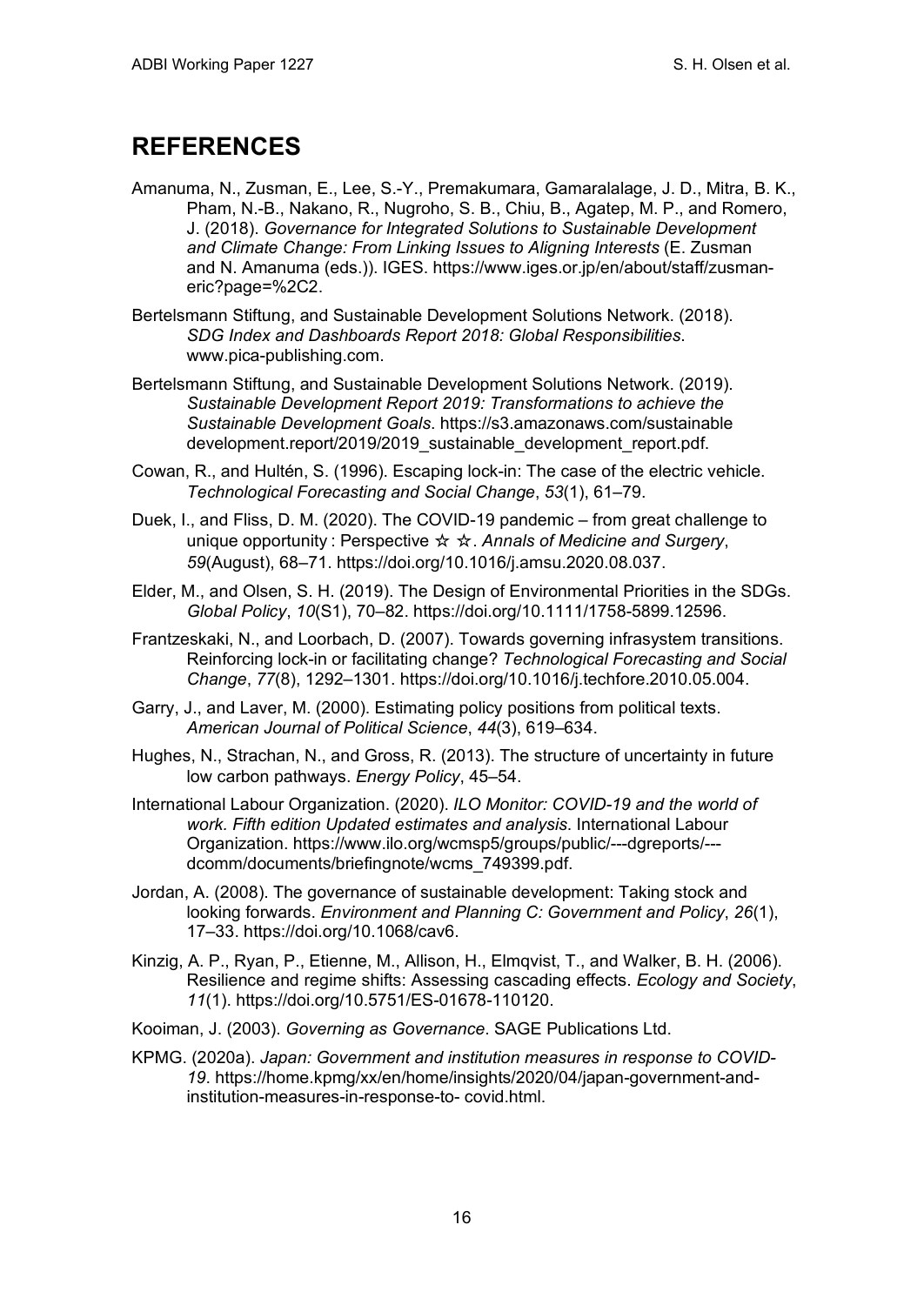———. (2020b). *Japan: Tax developments in response to COVID-19*. KPMG. https://home.kpmg/xx/en/home/insights/2020/04/japan-tax-developments-inresponse-to-covid-19.print.html.

-. (2021). Viet Nam: Government and institution measures in response to COVID-*19*. https://home.kpmg/xx/en/home/insights/2020/04/vietnam-government-andinstitution-measures-in-response-to-covid.html.

- Kumi, E., Arhin, A. A., and Yeboah, T. (2014). Can post-2015 sustainable development goals survive neoliberalism? A critical examination of the sustainable development-neoliberalism nexus in developing countries. *Environment, Development and Sustainability*, *16*(3), 539–554. https://doi.org/10.1007/ s10668-013-9492-7.
- Latorre, S., Farrell, K. N., and Martínez-Alier, J. (2015). The commodification of nature and socio-environmental resistance in Ecuador: An inventory of accumulation by dispossession cases, 1980–2013. *Ecological Economics*, *116*, 58–69. https://doi.org/10.1016/J.ECOLECON.2015.04.016
- March, J., and Olsen, J. (1989). *Rediscovering institutions: The Organizational Basis of Politics* (Simon and Schuster (ed.)).
- Martin, K. E. (2014). Hijacking sustainability. *Community Development*, *45*(4), 423–424. https://doi.org/10.1080/15575330.2014.922770.
- Meuleman, L. (2018). *Metagovernance for sustainability: A framework for implementing the sustainable development goals.* Routledge.
- ———. (2008). *Public Management and the Metagovernance of Hierarchies, Networks and Markets: The Feasibility of Designing and Managing Governance Style Combinations*. Springer.
- ———. (2018). *Metagovernance for Sustainability: A Framework for Implementing the Sustainable Development Goals* (Issue September). Routledge.
- Meuleman, Louis, and Niestroy, I. (2015). Common but Differentiated Governance: A Metagovernance Approach to Make the SDGs Work. *Sustainability*, 12295–12321. https://doi.org/10.3390/su70912295.
- Ministry of Foreign Affairs Japan. (2019). *SDGs Implementation Guiding Principles*. Government of Japan.
- Olsen, S. H., Zusman, E., Bengtsson, M., and Cadman, T. (2015). *Governance Trends in the Intergovernmental Sustainable Development Discourse: A Text Analysis* (No. 7; Issues 2014–07).
- Pahl-wostl, C. (2019). The role of governance modes and meta-governance in the transformation towards sustainable water governance. *Environmental Science and Policy*, *91*(February 2018), 6–16. https://doi.org/10.1016/ j.envsci.2018.10.008.
- Raco, M. (2005). Sustainable development, rolled-out neoliberalism and sustainable communities. *Antipode*, *37*(2), 324–347. https://doi.org/10.1111/j.0066- 4812.2005.00495.x.
- Reid, J. (2014). Interrogating the neoliberal biopolitics of the sustainable development-resilience nexus. *The Biopolitics of Development: Reading Michel Foucault in the Postcolonial Present*, 107–122. https://doi.org/10.1007/ 978-81-322-1596-7-7.